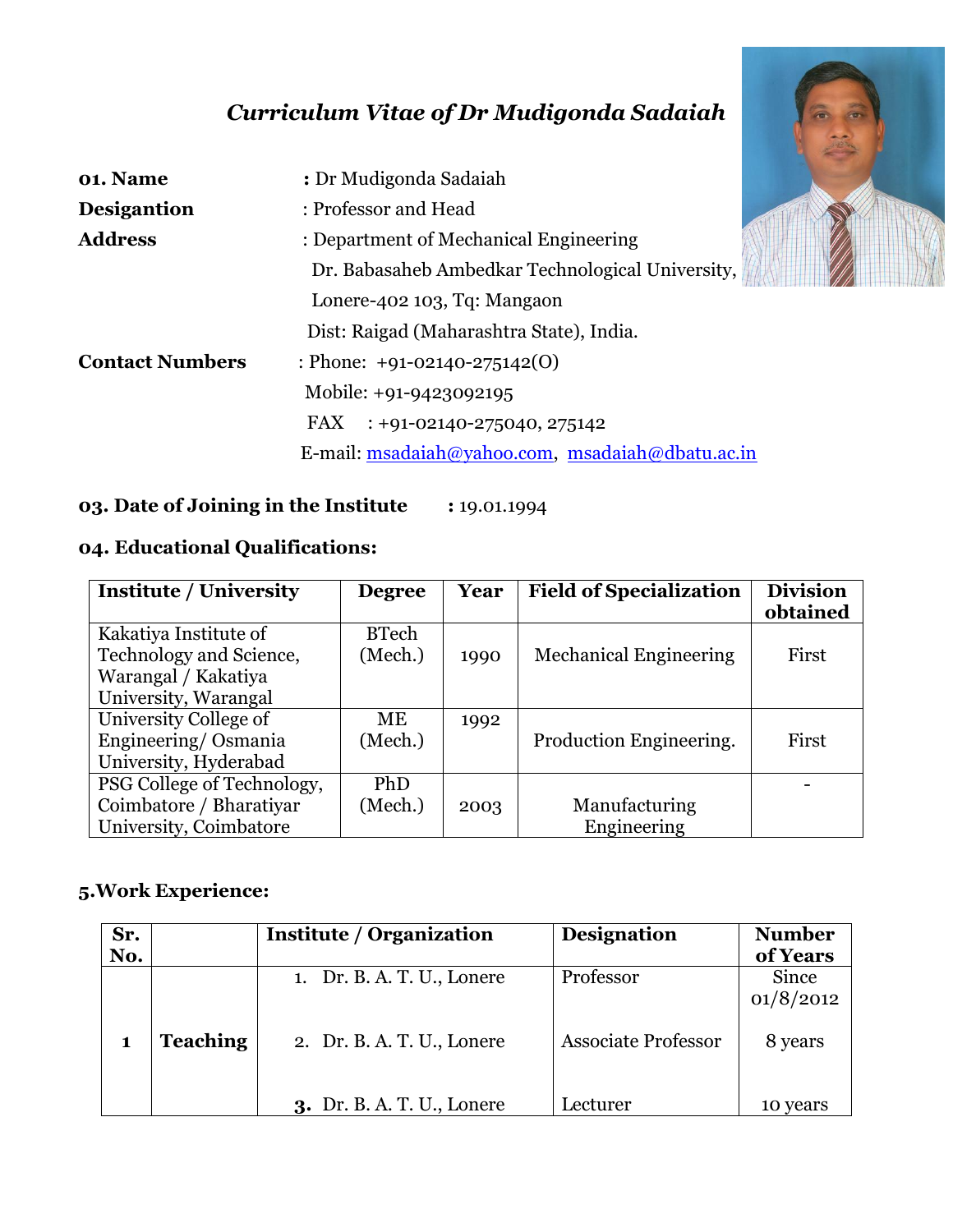|          |                              |  | PSG College of Technology, | <b>Research Scholar</b> | 03 years |
|----------|------------------------------|--|----------------------------|-------------------------|----------|
| $\bf{2}$ | <b>Research</b>   Coimbatore |  |                            | (Under QIP              |          |
|          |                              |  |                            | Program)                |          |

### **06. Areas of Interest**:

- CAPP/CAD/CAM/CIM, Micromachining/Machining of Advanced Materials/Tool Condition Monitoring/Photochemical Machining/Machining of Bio-materials
- **07. Area of Specialization :** Manufacturing Engineering
- **08. PhD Thesis Title : "**An Integrated Computer Aided Process Planning System for Prismatic Components"

### **09. Special Distinctions/Scholarships Earned:**

- $\triangleright$  Merit scholarship holder at high school level
- $\triangleright$  Second rank holder in post-graduation (ME)

## **10. Computer Software Packages /Languages Known:**

Solidworks 98Plus, Visual Basic 6.0, Oracle, C-language, MS Office, CNC Programming and Simulation

### **11. Languages Known:**

- $\triangleright$  Telugu Mother Tongue
- $\triangleright$  Hindi Passed High School Examination
- English- Passed High School Examination
- $\triangleright$  Marathi-Passed Higher Examination (which is meant for class one posts)

### **12. Subjects Taught at Under Graduate and Post Graduate Level:**

| Sr.          | <b>PG/UG</b> |          | <b>Number   Courses Taught</b>                      |  |  |
|--------------|--------------|----------|-----------------------------------------------------|--|--|
| No.          | Level        | of years |                                                     |  |  |
| $\mathbf{1}$ | <b>MTech</b> | 15       | Processing of Advanced Materials, Metal Forming     |  |  |
|              |              |          | Processes                                           |  |  |
| $\mathbf{2}$ | <b>BTech</b> | 25       | CAD/CAM, CNC and Microprocessor Applications, Tool  |  |  |
|              |              |          | Engineering, Metrology and Quality Control,         |  |  |
|              |              |          | Engineering Metallurgy, Production Engineering, CNC |  |  |
|              |              |          | and Tool Design, Engineering Drawing, Manufacturing |  |  |
|              |              |          | Processes -II, Manufacturing Processes -III,<br>and |  |  |
|              |              |          | Mechatronics, Materials Science and Metallurgy      |  |  |
|              |              |          |                                                     |  |  |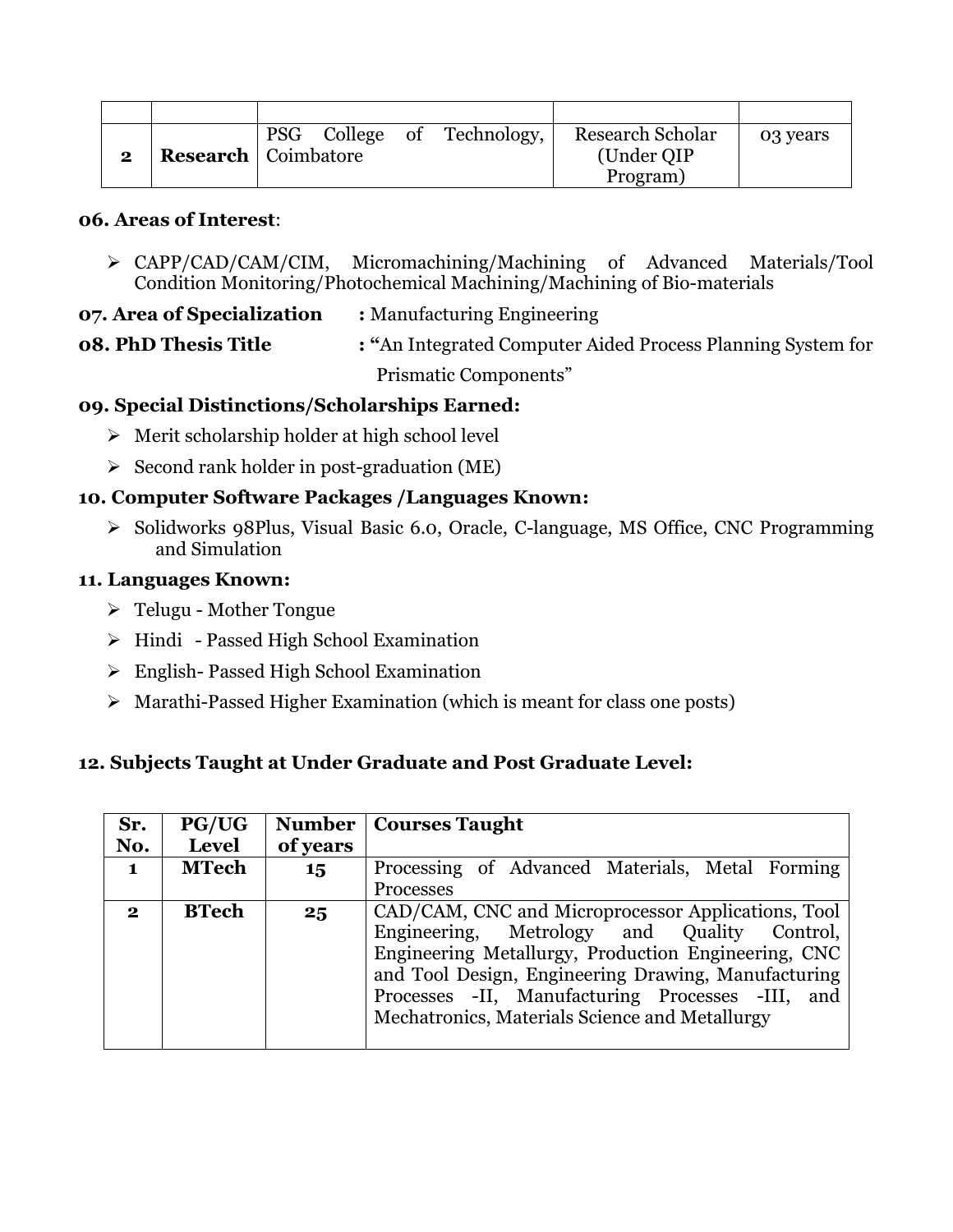## **13. Participation in:**

### **i. Collaboration (Industrial/Institutional):**

Six projects (product based) under TEQIP II INN 'Innovation Networking Project' (2014-2015) in collaboration with Institute of Chemical Technology, Mumbai.

| Sr.<br>No.     | Name of the project/<br><b>Position held</b>           | <b>Fundin</b><br>g | <b>Fro</b><br>m | To    | <b>Name and Address of</b><br>Company / Organization |
|----------------|--------------------------------------------------------|--------------------|-----------------|-------|------------------------------------------------------|
|                |                                                        | <b>Agency</b>      |                 |       |                                                      |
| $\mathbf{1}$   | Po <sub>1</sub> : Microchannel<br>reactors             | <b>TEQIP-</b>      | April           | April | DBATU, Lonere collaboration                          |
|                | for highly exothermic and high                         | <b>II INN</b>      | 2014            | 2016  | with ICT, Mumbai                                     |
|                | pressure and high temperature                          |                    |                 |       |                                                      |
|                | systems                                                |                    |                 |       |                                                      |
| $\mathbf{2}$   | Sensors for pesticides<br>P <sub>02</sub>              | <b>TEQIP-</b>      | April           | April | DBATU, Lonere collaboration                          |
|                | and biological species in water                        | <b>II INN</b>      | 2014            | 2016  | with ICT, Mumbai                                     |
|                | management and therapeutic                             |                    |                 |       |                                                      |
|                | materials                                              |                    |                 |       |                                                      |
| 3              | Po <sub>3</sub> : Continuous and tunable               | <b>TEQIP-</b>      | April           | April | DBATU, Lonere collaboration                          |
|                | assisted<br>Microwave                                  | <b>II INN</b>      | 2014            | 2016  | with ICT, Mumbai                                     |
|                | for<br>Microreactor<br>system                          |                    |                 |       |                                                      |
|                | chemical reactions.                                    |                    |                 |       |                                                      |
| $\overline{4}$ | Po <sub>5</sub> : Continuous and tunable <b>TEQIP-</b> |                    | April           | April | DBATU, Lonere collaboration                          |
|                | Cavitation system for chemical                         | <b>II INN</b>      | 2014            | 2016  | with ICT, Mumbai                                     |
|                | reactions.                                             |                    |                 |       |                                                      |
| 5              | Po6: Ultrasonic Assisted sub- TEQIP-                   |                    | April           | April | DBATU, Lonere collaboration                          |
|                | liter size continuous water                            | <b>II INN</b>      | 2014            | 2016  | with ICT, Mumbai                                     |
|                | purifier.                                              |                    |                 |       |                                                      |
| 6              | P13: Polymer-Metal composite                           | <b>TEOIP-</b>      | April           | April | DBATU, Lonere collaboration                          |
|                | stent(s) for drug delivery in                          | <b>II INN</b>      | 2014            | 2016  | with ICT, Mumbai                                     |
|                | angioplasty.                                           |                    |                 |       |                                                      |

- $\triangleright$  Worked in the area of Photochemical Machining in collaboration with Bhabha Atomic Research Centre, Mumbai.
- $\triangleright$  Worked on a consultancy project worth of 2.7 Lacs on "Machinability of SS303 and SS304L" for M/s Mukand Ltd, Thane.

## **ii. Students' Projects (B.Tech.):**

| Sr.No. | Title of the Project                        | Year | Inhouse/Sponsored |
|--------|---------------------------------------------|------|-------------------|
| 01     | Design and Manufacturing of Press Tool Die  | 1998 | Sponsored         |
| 02     | Study and Analysis of Air Brake System of   | 2003 | Sponsored         |
|        | Passenger Bogie (Railway)                   |      |                   |
| 03     | Computer Aided process Planning System for  | 2003 | In-house          |
|        | <b>Rotational Components (Variant Type)</b> |      |                   |
| 04     | Some Studies on Machining of Inconel 718    | 2003 | In-house          |
| 05     | Computer Aided Process Planning System for  | 2004 | In-house          |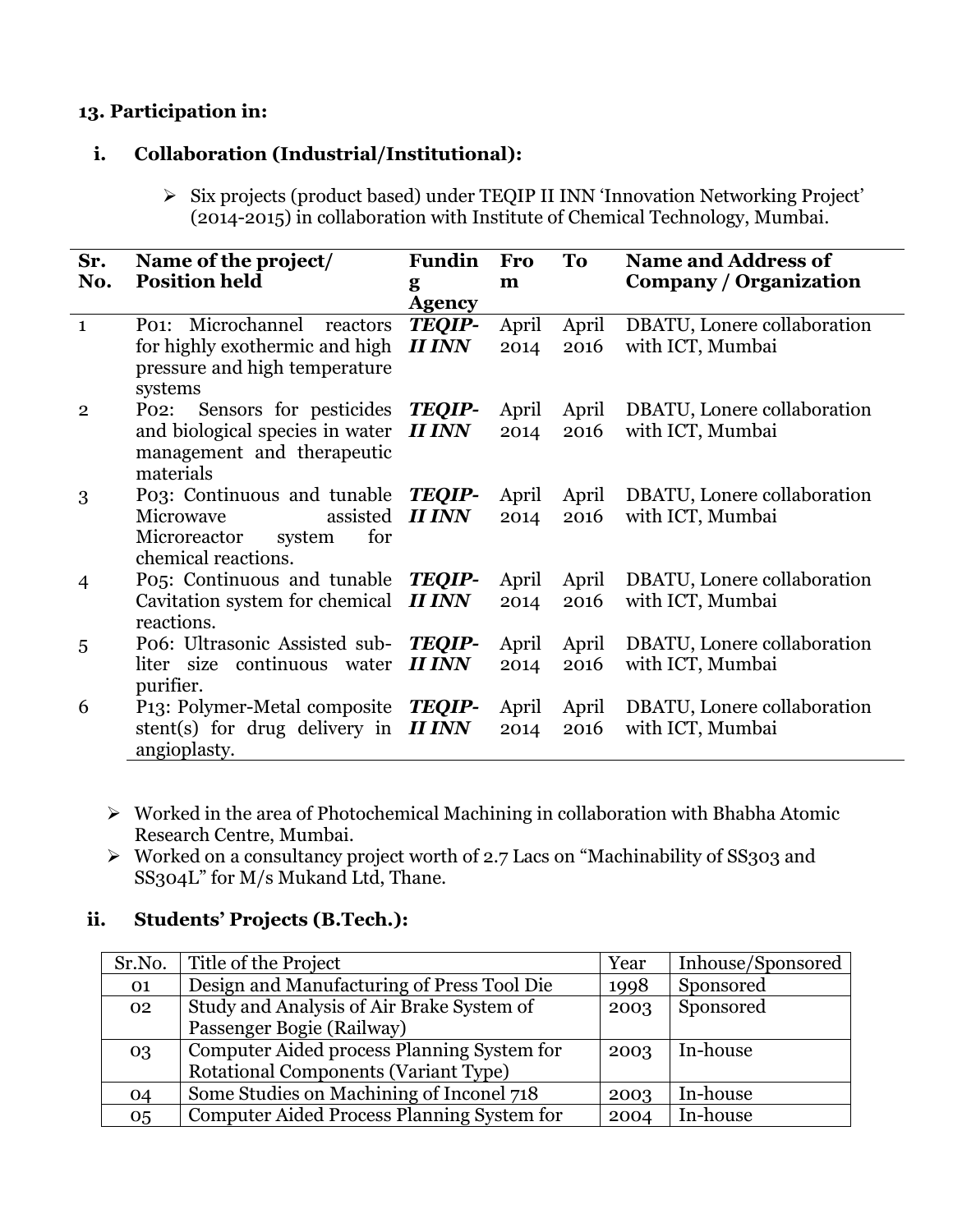|    | Prismatic Components (Variant Type)                   |      |           |
|----|-------------------------------------------------------|------|-----------|
| 06 | Computer Aided process Planning System for            | 2004 | In-house  |
|    | <b>Rotational Components (Variant Type)</b>           |      |           |
| 07 | Assembly Line Balancing: A Case Study                 | 2005 | Sponsored |
| 08 | Design and Fabrication of Nano-delivery Pin           | 2005 | In-house  |
| 09 | Some Studies on Nano-delivery Pin                     | 2006 | In-house  |
| 10 | Estimation of Temperature Distribution<br>$\ln$       | 2006 | In-house  |
|    | Turning Process of Inconel 718 for PVD, CVD           |      |           |
|    | <b>Tools Using FEA</b>                                |      |           |
| 11 | Modelling of Photochemical Machining                  | 2006 | Sponsored |
| 12 | Some Studies on Machining (Turning) of Inconel        | 2006 | In-house  |
|    | 718 with CVD Coated Tools with Chip Breaker           |      |           |
| 13 | <b>Evaluation of Cutting Force Using FEM Analysis</b> | 2007 | In-house  |
|    | in Turning of Bearing Steel Using Carbide Tools       |      |           |
| 14 | Mathematical Modelling, Design and                    | 2007 | In-house  |
|    | <b>Experimentation of Photochemical Machining</b>     |      |           |
| 15 | Comparative Study of Machinability of SS303,          | 2017 | sponsored |
|    | SS304LIM and Process Modified SS304LAHS               |      |           |
| 16 | Design and Manufacturing of Cardio-Vascular           | 2017 | In-house  |
|    | <b>Stent</b>                                          |      |           |

# **iii. Students' Guidance (MTech):**

| Sr.            | Name of the student                                    | <b>Title of thesis</b>                                                                                                  | <b>Year of</b> |
|----------------|--------------------------------------------------------|-------------------------------------------------------------------------------------------------------------------------|----------------|
| N <sub>o</sub> |                                                        |                                                                                                                         | completion     |
| 01.            | Mr. Yogiraj B. Dama<br>(MT2002414)                     | Development of Radio Frequency<br><b>Quadrupole Vane Structure Using</b><br>CAD/CAM and Rapid Prototyping<br>Techniques | 2005           |
| 02.            | Mr. Ansari Zakir Husain<br>Sajid Husain<br>(MT2003401) | <b>Implementation of Quality maintenance</b><br>Pillar of T.P.M. using Optimization<br>Techniques                       | 2005           |
| 03.            | Mr. Chittaranjan R. More<br>(MT2003415)                | Assembly Line Balancing: A Generalized<br>Solution for Window Winding Switch                                            | 2005           |
| 04.            | Mr. Sunil V. Medhe<br>(MT2002408)                      | Finite Element Modelling of Strip<br><b>Curvature During Hot Rolling</b>                                                | 2005           |
| 05.            | Mr. Khandu B. Gavali<br>(MT2002405)                    | Design and Development of Piercing Mill<br><b>Tools for Seamless Tubes</b>                                              | 2005           |
| 06.            | Mr. Bhadane M.S.<br>(MT2003402)                        | Deformation Diffusion Bonding of<br>Aluminium and Aluminium alloys (6061)<br>with stainless steel (AISI 304)            | 2005           |
| 07.            | Mr. Atul P. Kulkarni<br>(MT2003407)                    | Microcontroller Based Computer Aided<br>Oxy-Fuel Profile Cutting System                                                 | 2006           |
| 08.            | Mr. Dilip S. Khedekar                                  | Optimization of Nickel Chromium                                                                                         | 2006           |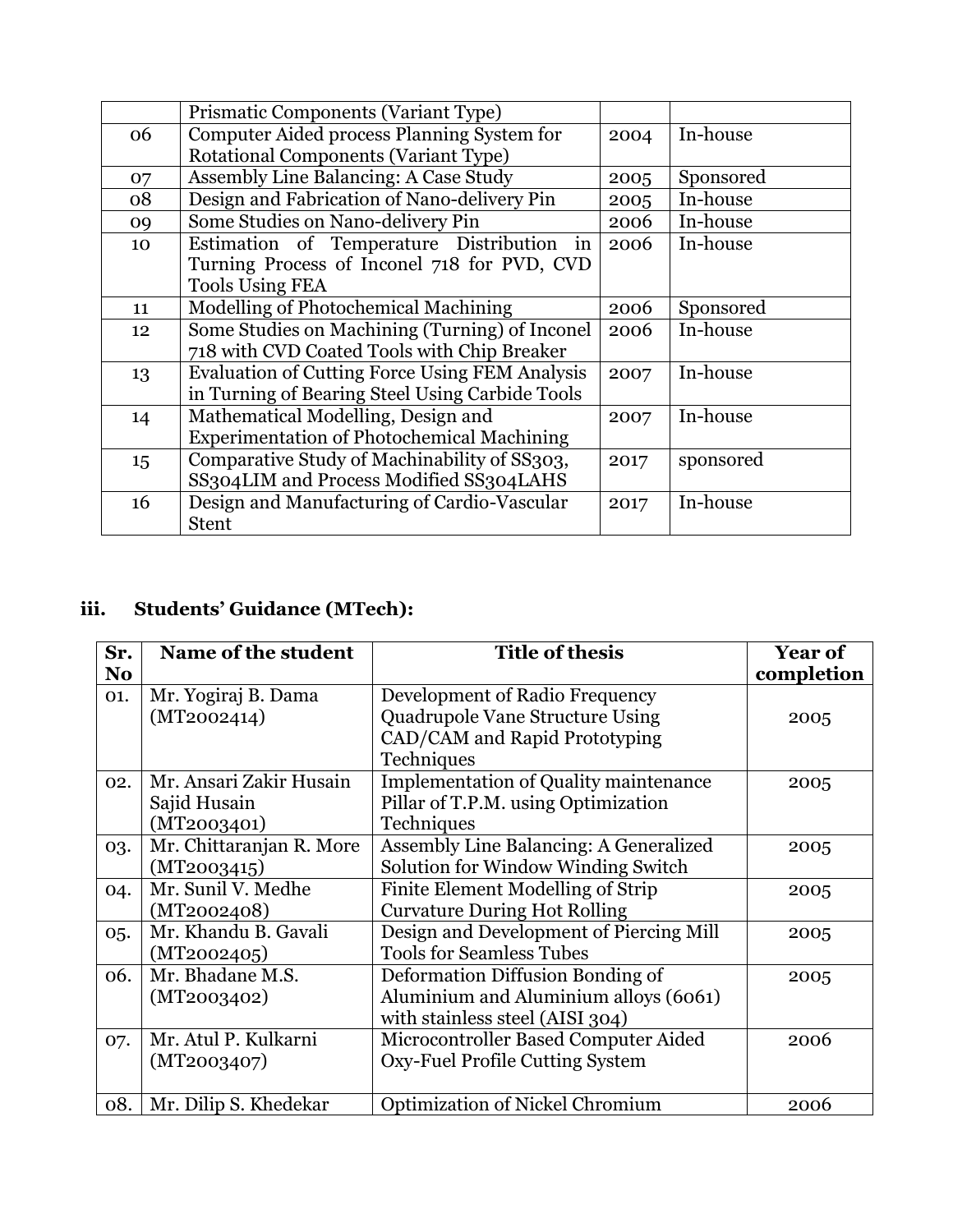|     | (MT2003406)             | <b>Electroplating Process</b>                   |      |
|-----|-------------------------|-------------------------------------------------|------|
| 09. | Mr. Shahapure N.B.      | Design Cable take-up Mechanism for              | 2006 |
|     |                         | Mobile Robot used for in-service                |      |
|     |                         | <b>Inspection of Reactor Vessel</b>             |      |
| 10. | Mr. Nimbalkar D.H.      | Analysis of Drawbead for Non-symmetric          | 2006 |
|     | (MT2002416)             | Components to Avoid Cracking and                |      |
|     |                         | Wrinkling using Finite Element Method           |      |
| 11. | Mr. Irfan K. Sayyad     | Some Studies on Effect of Increasing Semi       | 2007 |
|     | (MT2004407)             | Die Angle on Force Required for Tube            |      |
|     |                         | Drawing And Process Simulation                  |      |
| 12. | Mr. Kuldeep A. Mahajan  | Some Studies on Inaccuracies in Diamond         | 2007 |
|     | (MT2005407)             | Turning                                         |      |
| 13. | Mr. Nitin D. Misal      | Studies on Process Parameters<br>Some           |      |
|     | (MT2002409)             | Optimisation of Photo Chemical Machining        | 2007 |
|     |                         | of Copper Substrate by Ferric Chloride          |      |
|     |                         | Etchant                                         |      |
| 14. | Mr. Devendra P. Agrawal | Some Studies<br>Process Parameters<br>on        | 2009 |
|     | (MT2006401)             | <b>Optimization of Photo Chemical Machining</b> |      |
|     |                         | on Stainless Steel-304                          |      |
| 15. | Mr. Dnyaneshwar S.      | Analysis of Tearing, Wrinkling and Spring       | 2009 |
|     | Mhaskar                 | Back Effect in Flanged U Channel                |      |
|     | (MT2005403)             |                                                 |      |
| 16. | Mr. Ghar D.V.           | Studies on Machining of 316L<br>Some            | 2009 |
|     | (MT2005408)             | Stainless Steel by using PCM                    |      |
| 17. | Mr. Ranjit S. Patil     | Some Studies on Process Parameters of           | 2010 |
|     | (MT2007403)             | AISI 301 and AISI 430 Stainless Steel           |      |
| 18. | Mr. Deepak M. Naigade   | Some Investigations in Hard Turning of          | 2010 |
|     | (MT2004405)             | AISI 4340 Alloy Steel in Differential           |      |
|     |                         | <b>Cutting Environments by CBN Insert</b>       |      |
| 19. | Mr. Devkare S.V.        | Optimization of Process Parameters of           | 2011 |
|     | (MT2007407)             | PCM of OFHC copper                              |      |
| 20. | Mr. Atul R Saraf        | Some Studies on 3D Photo Chemical               | 2011 |
|     | (MT2009407)             | Machining                                       |      |
| 21. | Mr. Tashkand B. Sawant  | Some Investigations<br>on Machining of          | 2012 |
|     | (MT2009408)             | Monel400<br>Photo<br>using<br>Chemical          |      |
|     |                         | Machining                                       |      |
| 22. | Mr. Prabhakar M. Shinde | Manufacturing of Micro Channel using            | 2013 |
|     | (MT2010407)             | <b>Photo Chemical Machining</b>                 |      |
| 23. | Mr. Shrikant B. Thorat  | Design and Manufacturing of Stent for           | 2013 |
|     | (MT2011404)             | Cardiovascular Application using PCM            |      |
| 24. | Mr. Makarand M.         | Some Investigation on Manufacturing of          | 2014 |
|     | Kolekar                 | Stent for Cardiovascular Application by         |      |
|     | (MT2012406)             | using PCM                                       |      |
| 25. | Mr. Sachin D. Farakte   | Fine Line Challenges in Photo Chemical          | 2014 |
|     | (MT2012404)             | Machining                                       |      |
| 26  | Mr. Manoj A. Mane       | Some Investigations on End milling of AISI      | 2015 |
|     | (MT2013412)             | 316L                                            |      |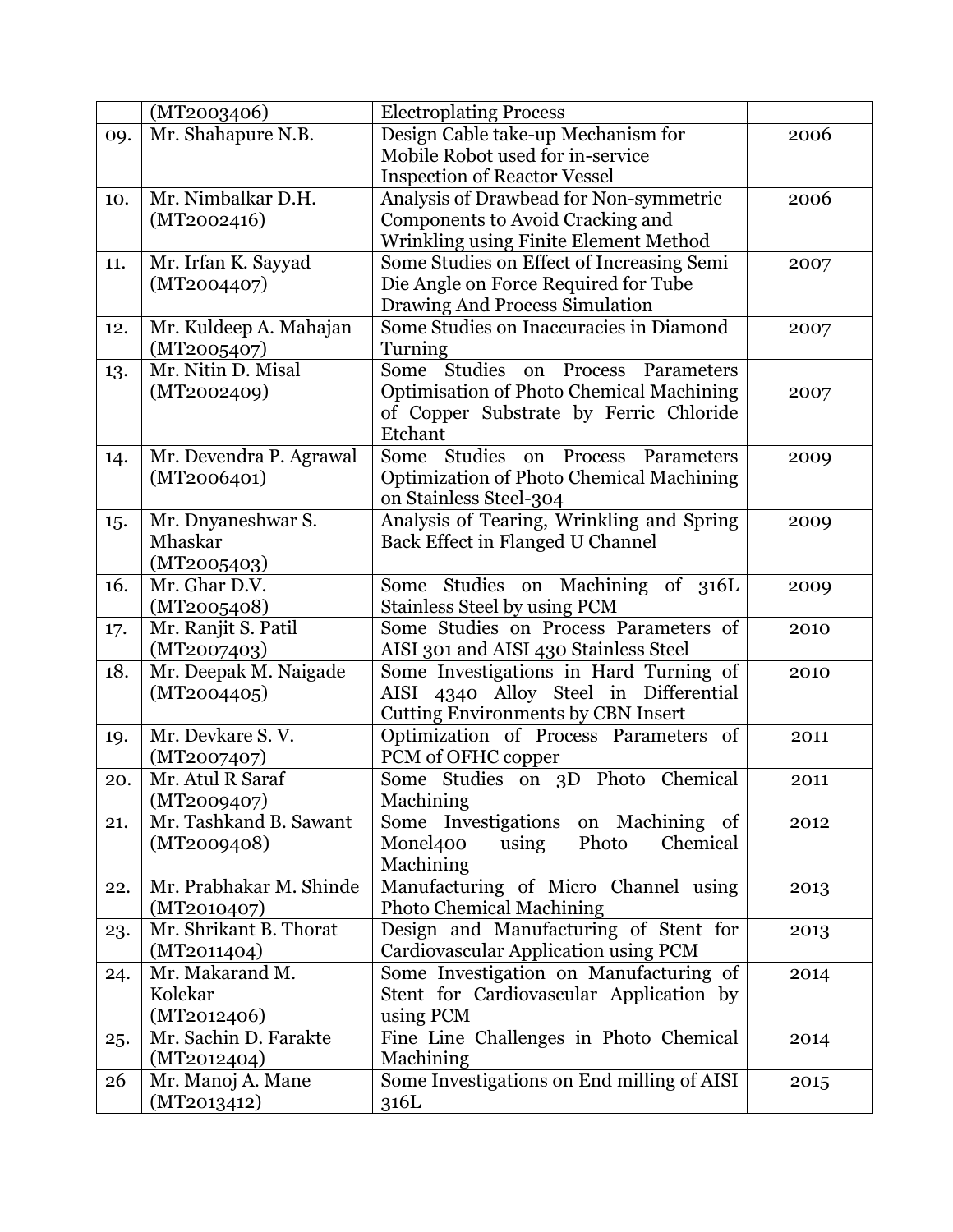| 27 | Mr. Jitendra B. Patil   | Some Investigations on Turning<br>of<br>NIMONIC 80A with Ceramic Inserts | 2015 |
|----|-------------------------|--------------------------------------------------------------------------|------|
|    | (MT2013415)             |                                                                          |      |
| 28 | Mr. Harish G. Holakar   | Some Investigations on End Milling of                                    | 2015 |
|    | (MT2013409)             | AISI 321                                                                 |      |
| 29 | Mr. Amrutsagar Lalitrao | Stent Manufacturing<br>Coronary<br>using                                 | 2015 |
|    | $\overline{\mathbf{V}}$ | <b>Photochemical Machining</b>                                           |      |
|    | (MT2013401)             |                                                                          |      |
| 30 | Mr. Vishwanath M.       | Some Investigations on Turning<br>of                                     | 2016 |
|    | Chavan                  | NIMONIC 80A with Alumina Based                                           |      |
|    | (MT2014410)             | <b>Ceramic Inserts</b>                                                   |      |
| 31 | Mr. Vinod Sampat        | Machining<br>Cobalt<br>Photochemical<br>of                               | 2016 |
|    | Lonkar                  | Chromium L605 Alloy                                                      |      |
|    | (MT2014406)             |                                                                          |      |
| 32 | Mr. Abhilash E. Patil   | Some Investigations on End Milling of                                    | 2016 |
|    | (MT2014415)             | WE43 Magnesium Alloy with Nano-TiALN                                     |      |
|    |                         | <b>Coated Solid Carbide Inserts</b>                                      |      |
| 33 | Mr. Rohit Khake         | Investigations<br>Some<br>Turning<br>on<br>of                            | 2016 |
|    | (MT2014416)             | SAF2507 with PVD Coated Carbide Inserts                                  |      |
|    |                         |                                                                          |      |
| 34 | Mr Rupesh S. Dugad      | Fabrication of Bare Metal Stent using                                    | 2017 |
|    | (MT2015405)             | <b>Photochemical Machining</b>                                           |      |
| 35 | Mr. Haresh S. Mahala    | Investigations on<br>Some<br>Orthogonal                                  | 2017 |
|    | (MT2015408)             | Turning of SAF 2205 and SAF 2507 Duplex                                  |      |
|    |                         | Stainless Steel using PVD Coated Carbide                                 |      |
|    |                         | Inserts                                                                  |      |
| 36 | Ms Smita V. Bhandare    | Some Investigations on Surface Roughness                                 |      |
|    | (MT2015401)             | and Residual Stresses in End Milling of                                  | 2017 |
|    |                         | SAF 2205 Duplex Stainless Steel                                          |      |
| 37 | Mr Abhishek Sanjay      | LCD Based DLP 3D Printer                                                 | 2018 |
|    | Deshpande               |                                                                          |      |
|    | (MT2016405)             |                                                                          |      |
| 38 | Mr Ashish Jaysingh      | Investigations<br>Surface<br>in<br>Some                                  | 2018 |
|    | Pailwan                 | Topography of Co-Cr Alloy<br>Bio-<br>for                                 |      |
|    | (MT2016409)             | <b>Implants using PCM</b>                                                |      |
|    |                         |                                                                          |      |

# **iv. Students' Guidance ( PhD):**

| Sr.            | Name of the    | Title of thesis                        | <b>Year of</b> |
|----------------|----------------|----------------------------------------|----------------|
| N <sub>o</sub> | student        |                                        | completion     |
| 01.            | Suryakant B.   | An Investigation into Cutting Process  | 2015           |
|                | Chandgude      | Dynamics in End Milling using Tool     | (Part time)    |
|                | (RS20060101)   | <b>Condition Monitoring</b>            |                |
|                |                |                                        |                |
| 02.            | Nitin D. Misal | Some Investigations into Photochemical | 2017           |
|                | (RS20090101)   | Machining of Inconel Alloy             | (Part time)    |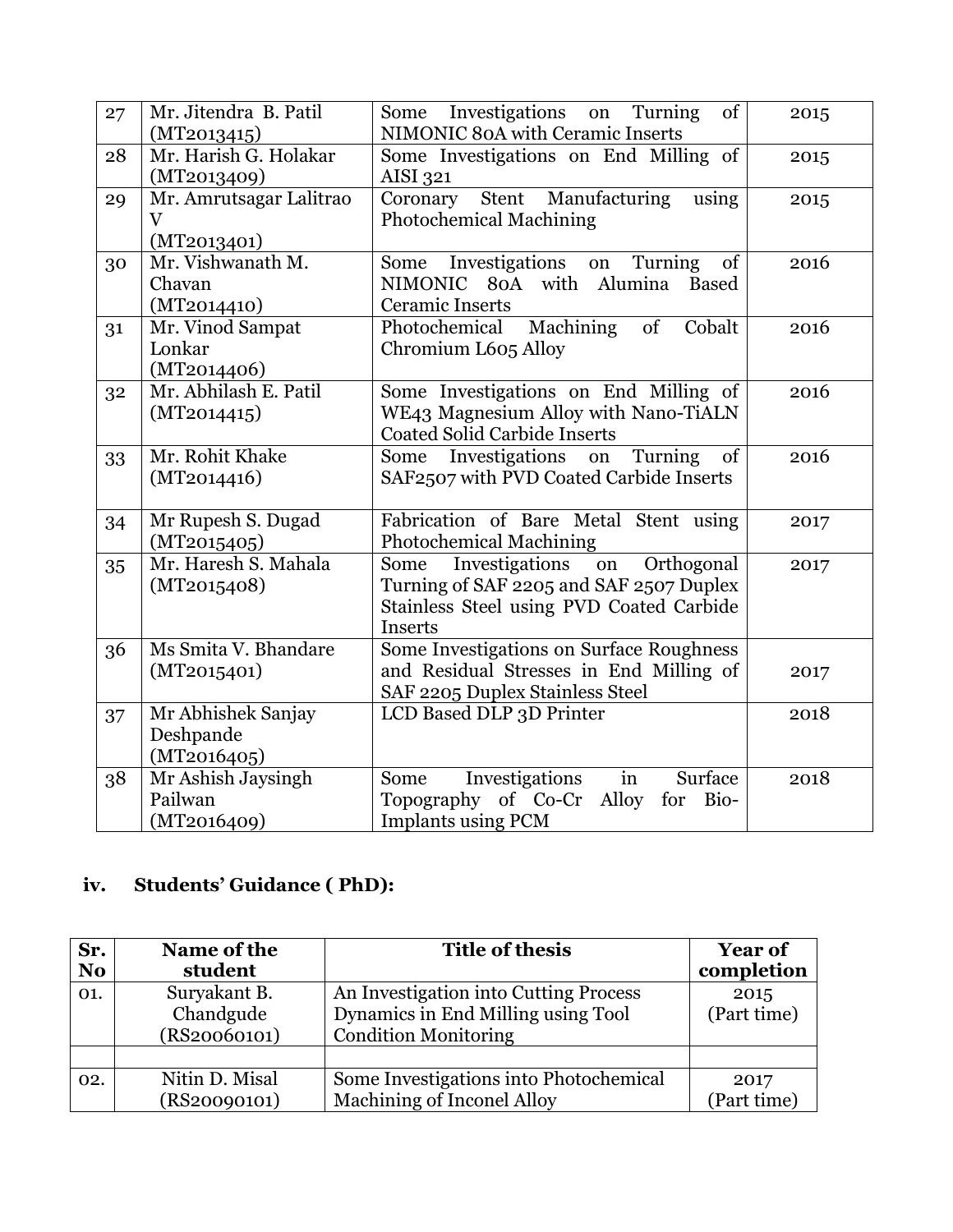| 03. | Deepakkumar H. Patil<br>(RS20120113) | Photo Chemical Machining of Monel        | 2017<br>(Full time) |
|-----|--------------------------------------|------------------------------------------|---------------------|
| 04. | Mr. Atul R Saraf                     | Some Studies on the Effect of Process    | 2017                |
|     | (RS20120114)                         | Parameters in Photo Chemical Machining   | (Full time)         |
|     |                                      | of $SS316L$                              |                     |
| 05. | Mr. Shirish V. Kadam                 | Some Investigations on Machinability and | 2014                |
|     | (RS20140117)                         | Surface Integrity of Duplex Steel in End | (Full time)         |
|     |                                      | Milling                                  | On-going            |
| 06. | Mr. Shrikant B. Thorat               | Some Investigations in Photochemical     | 2014                |
|     | (RS20140115)                         | Machining of Cobalt Chromium Alloy       | (Part time)         |
|     |                                      |                                          | On-going            |

## **v. Invited Lectures (National/International):**

| Sr.No. | Title of Lecture                      | Institute/Organization     | Date         |
|--------|---------------------------------------|----------------------------|--------------|
| 01     | <b>Feature Recognition Techniques</b> | PSG College of technology, | August 2001  |
|        | and Process planning                  | Coimbatore                 |              |
| 02     | An overview of micromachining         | Dr. B. A. T. U., Lonere    | November     |
|        |                                       |                            | 2002         |
| 03     | Some Studies on machining of          | Dr. B. A. T. U., Lonere    | August 2003  |
|        | Inconel 718                           |                            |              |
| 04     | CAD/CAM Integration                   | Amrutvahini College of     | October 2004 |
|        |                                       | Engineering, Sangamner     |              |
| 05     | Nanotechnology: Opportunities         | Dr. B. A. T. U., Lonere    | December     |
|        | and Challenges                        |                            | 2005         |
| 06     | <b>High Impact Teaching Skills</b>    | Dr. B. A. T. U., Lonere    | 27.2.12 to   |
|        |                                       |                            | 29.2.12      |
| 07     | <b>Photochemical Machining</b>        | Dr. B. A. T. U., Lonere    | 2011         |

# **vi. Professional Society Activities:**

| Sr.No. | Professional body                        | <b>Type of Membership</b> |
|--------|------------------------------------------|---------------------------|
| 01     | <b>Indian Society for Technical</b>      | Life Membership           |
|        | Education                                |                           |
| 02     | Indian Society of Mechanical             | Life Membership           |
|        | Engineers                                |                           |
| 03     | <b>Photochemical Machining Institute</b> | Life Membership           |
|        | of America (PCMI, USA)                   |                           |

# **vii. Conferences/Seminars/Winter/Summer Schools organized:**

| Sr.No.    | Title                                   | Duration       | Year |
|-----------|-----------------------------------------|----------------|------|
| <b>O1</b> | <b>Advanced Materials and Near-Net-</b> | August 11-22   | 2003 |
|           | <b>Shape Manufacturing</b>              |                |      |
| 02        | Nanotechnology: Opportunities and       | Decemeber19-31 | 2005 |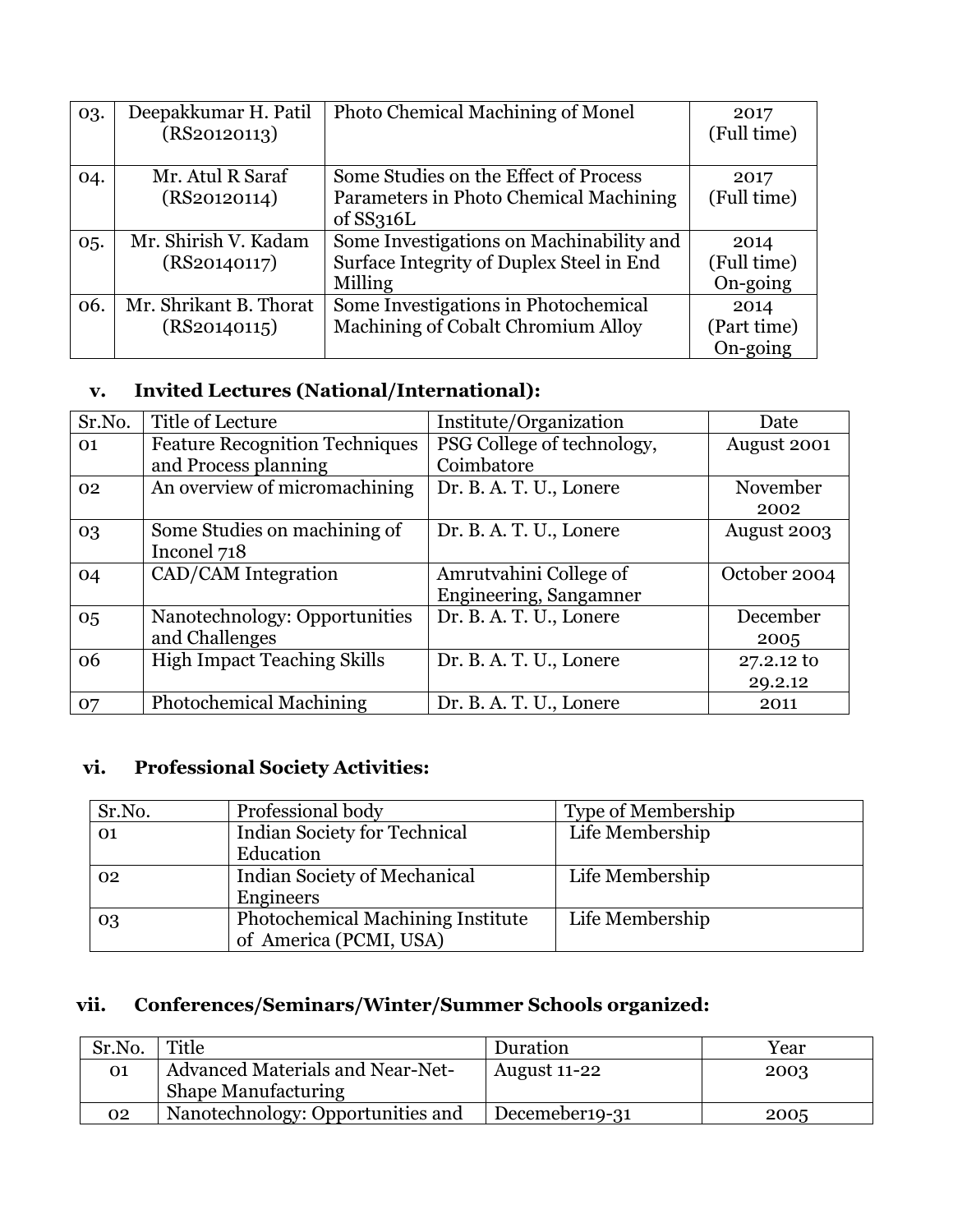|    | <b>Challenges</b>                 |                        |      |
|----|-----------------------------------|------------------------|------|
| 03 | <b>Product Design Engineering</b> | September 28 to Oct. 2 | 2018 |
|    | (In collaboration with Auto Desk) |                        |      |

# **viii. Conferences/Seminars/Winter/Summer Schools Attended:**

| Sr. No. | Title                                  | Institute/Organization       | Duration         | Year |
|---------|----------------------------------------|------------------------------|------------------|------|
| 01      | <b>CNC Machine Tools</b>               | C.W.I.T., Pune               | 15.12.94 to      | 1994 |
|         |                                        |                              | 17.12.94         |      |
| 02      | Japanese Management                    | Engineering College Kota,    | 15.6.96 to       | 1996 |
|         | Philosophies and Techniques for        | Kota                         | 29.6.96          |      |
|         | <b>Operations Management</b>           |                              |                  |      |
| 03      | C-Fundamentals                         | <b>Walchand Institute of</b> | 15.6.98 to       | 1998 |
|         |                                        | Technology, Solapur          | 26.6.98          |      |
| 04      | <b>Advanced Manufacturing</b>          | I.I.T. Khanpur               | 15.3.99 to       | 1999 |
|         | Technology                             |                              | 27.3.99          |      |
| 05      | Net Shape Manufacturing                | PSG College of technology,   | One day          | 1999 |
|         |                                        | Coimbatore                   |                  |      |
| 06      | 19th AIMTDR conference                 | Indian Institute of          | Three days       | 1999 |
|         |                                        | <b>Technology Madras</b>     |                  |      |
| 07      | National Conference on                 | PSG College of               | Two days         | 2001 |
|         | 'Mathematical and                      | Technology, Coimbatore       |                  |      |
|         | <b>Computational Models'</b>           |                              |                  |      |
| 08      | National Conference on "Recent         | Annamalai University,        | Two days         | 2001 |
|         | <b>Advances in Material Processing</b> | Annamalai Nagar              |                  |      |
| 09      | IPROMM-2000                            | Priyadarshini College of     | January          | 2001 |
|         |                                        | Engineering, Nagpur          | 19-20            |      |
| 10      | 12th ISME Conference                   | <b>Crescent Engineering</b>  | January          | 2001 |
|         |                                        | College, Chennai             | $10 - 12$        |      |
| 11      | <b>Second National Conference on</b>   | PSG College of               | January 11-      | 2002 |
|         | 'Precision Engineering'                | Technology, Coimbatore       | 12               |      |
| 12      | Opportunities and Challenges in        | Dr. Babasaheb Ambedkar       | 18.11.02 to      | 2002 |
|         | <b>High Precision Manufacturing:</b>   | Technological University,    | 30.11.2002       |      |
|         | Vision 2020                            | Lonere.                      |                  |      |
| 13      | <b>Applications of Integral</b>        | Dr. Babasaheb Ambedkar       | 17.11.03 to      | 2003 |
|         | Transform techniques in Science        | Technological University,    | 28.11.03         |      |
|         | and Engineering                        | Lonere.                      |                  |      |
| 14      | Creep, Fatigue and Fracture:           | Dr. Babasaheb Ambedkar       | 15.3.04 to       | 2004 |
|         | State-of-the-Art                       | Technological University,    | 27.3.04          |      |
|         |                                        | Lonere.                      |                  |      |
|         |                                        |                              |                  |      |
| 15      | <b>CEP Programme on MEMS:</b>          | I.I.T. Bombay                | 17.1.05          | 2005 |
|         | Devices, Applications and              |                              | to 19.1.05       |      |
|         | Simulation                             |                              |                  |      |
| 16      | Workshop on Total Quality              |                              | 23 <sup>rd</sup> | 2006 |
|         | Management in Technical                | Dr. B.A.T.U.-Lonere          | January          |      |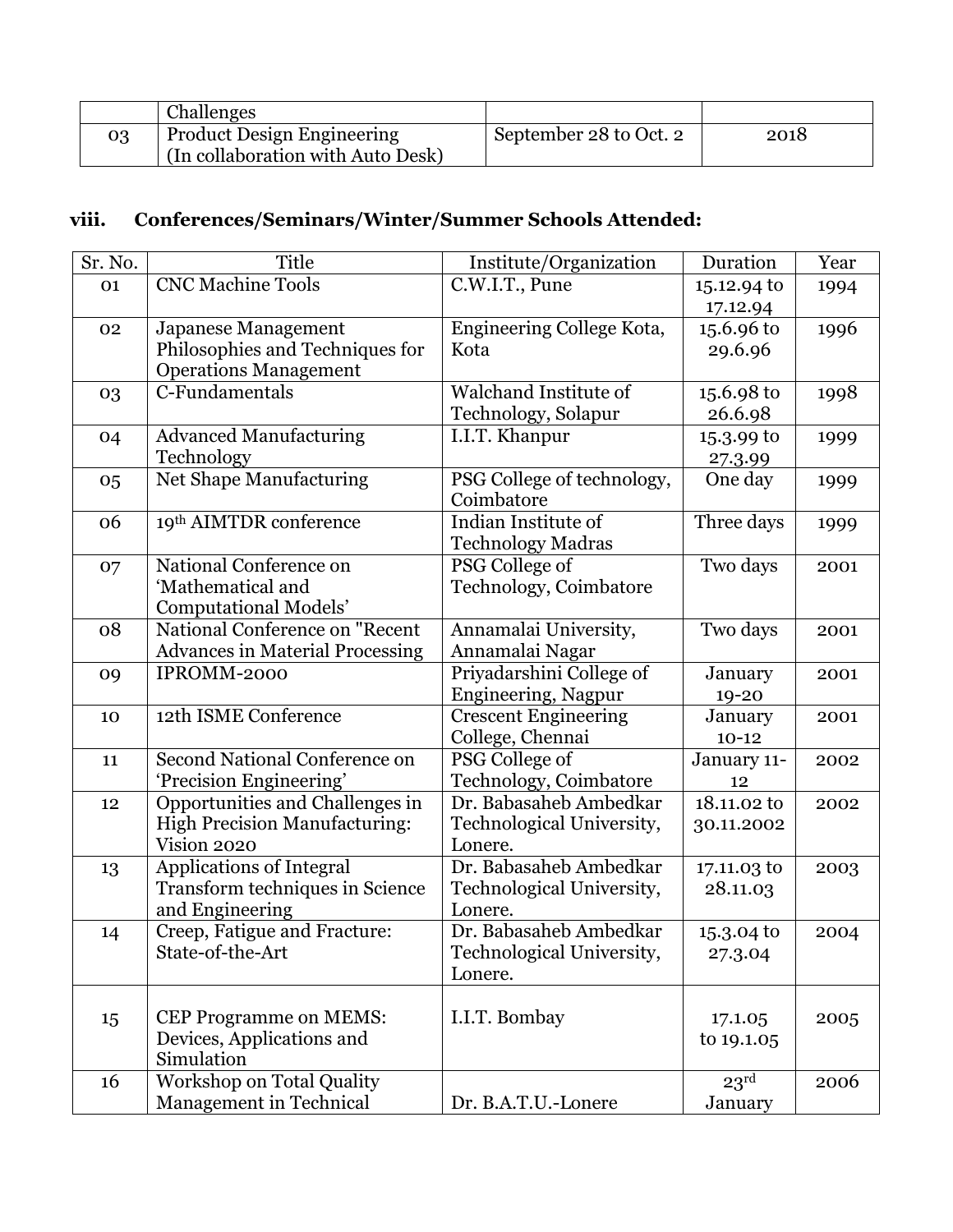|    | Education                                                                                                                                                                |                                                                          |                                      |      |
|----|--------------------------------------------------------------------------------------------------------------------------------------------------------------------------|--------------------------------------------------------------------------|--------------------------------------|------|
| 17 | PLC and SCADA                                                                                                                                                            | M/s Prolific Systems &<br>Technologies Pvt. Ltd,<br>Pune                 | 3.4.06 to<br>8.4.06                  | 2006 |
| 18 | Emometrics Tests and<br><b>Empathetic Communication</b><br>Training                                                                                                      | M/s Luence, Mumbai                                                       | 27.3.06 to<br>01.3.06                | 2006 |
| 19 | <b>Personal Effectiveness for</b><br><b>Institutional Development</b>                                                                                                    | NITIE Bombay, Mumbai                                                     | 10.7.06 to<br>12.7.06                | 2006 |
| 20 | Low Cost Hi-Tech Automation<br>with Applications                                                                                                                         | IIT Bombay, Mumbai                                                       | 9.3.07 to<br>13.3.07                 | 2007 |
| 21 | Emerging Trends in Tooling for<br>Plastics (national Seminar)                                                                                                            | D.J. Sanghvi College of<br>Engineering, Mumbai                           | 15.11.08                             | 2008 |
| 22 | Mission 10X Workshop                                                                                                                                                     | Dr. Babasaheb Ambedkar<br>Technological University,<br>Lonere            | $7.3.11$ to<br>11.3.11               | 2011 |
| 23 | Advances in Research and<br>Development of Autonomous<br>Robots                                                                                                          | E.G.S. Pillay Engineering<br>College, Nagapattinam,<br>Tamilnadu         | $7.5.12 \text{ to}$<br>18.5.12       | 2012 |
| 24 | Micromanufacturing                                                                                                                                                       | Indian Institute of<br><b>Technology Kanpur</b>                          | 5.11.12 to<br>10.11.12               | 2012 |
| 25 | Inter-Disciplinary aspects of<br>modeling of manufacturing<br>Processes                                                                                                  | Indian Institute of<br><b>Technology Bombay</b>                          | 2.10.2013 to<br>6.10.2013            | 2013 |
| 26 | <b>Institutional Building through</b><br><b>Appreciative Mindset</b>                                                                                                     | Indian Institute of<br><b>Technology Bombay</b>                          | August 29,<br>Sept. 2-4,<br>16, 2013 | 2013 |
| 27 | Hi-Impact Leadership<br><b>Blue print for Success</b>                                                                                                                    | By Mr. Shiv Khera<br>The Lalit, Mumbai                                   | 23.7.2014<br>to<br>25.7.2014         | 2014 |
| 28 | <b>ASME</b> International Conference<br>on Manufacturing Sciences and<br>Engineering (MSEC2015)                                                                          | University<br>of<br>North<br>Carolina, Charlotte, North<br>Carolina, USA | 8.6.15<br>to<br>12.6.15              | 2015 |
| 29 | Table<br>Round<br>Conference<br>of<br>Technical Universities on<br>Innovations<br>Engineering<br>in<br>Education<br>with<br>Global<br>Perspective:<br>A Blended Approach | <b>JNTU Kakinada</b>                                                     | 22.9.15<br>to<br>23.9.15             | 2015 |
| 30 | <b>Outcomes-Based Education</b>                                                                                                                                          | Organised by<br>BMS College of Engg.,<br><b>IUCEE</b> and Inpods at Pune | 09.1.16<br>to<br>10.1.16             | 2016 |
| 31 | Quality Initiatives in Technical &<br><b>Higher Educational Institutions</b><br>(In Compliance with NBA&NAAC<br>Accreditation)                                           | <b>Engineering Staff College</b><br>of India, Hyderabad                  | 23.2.16<br>to<br>25.2.16             | 2016 |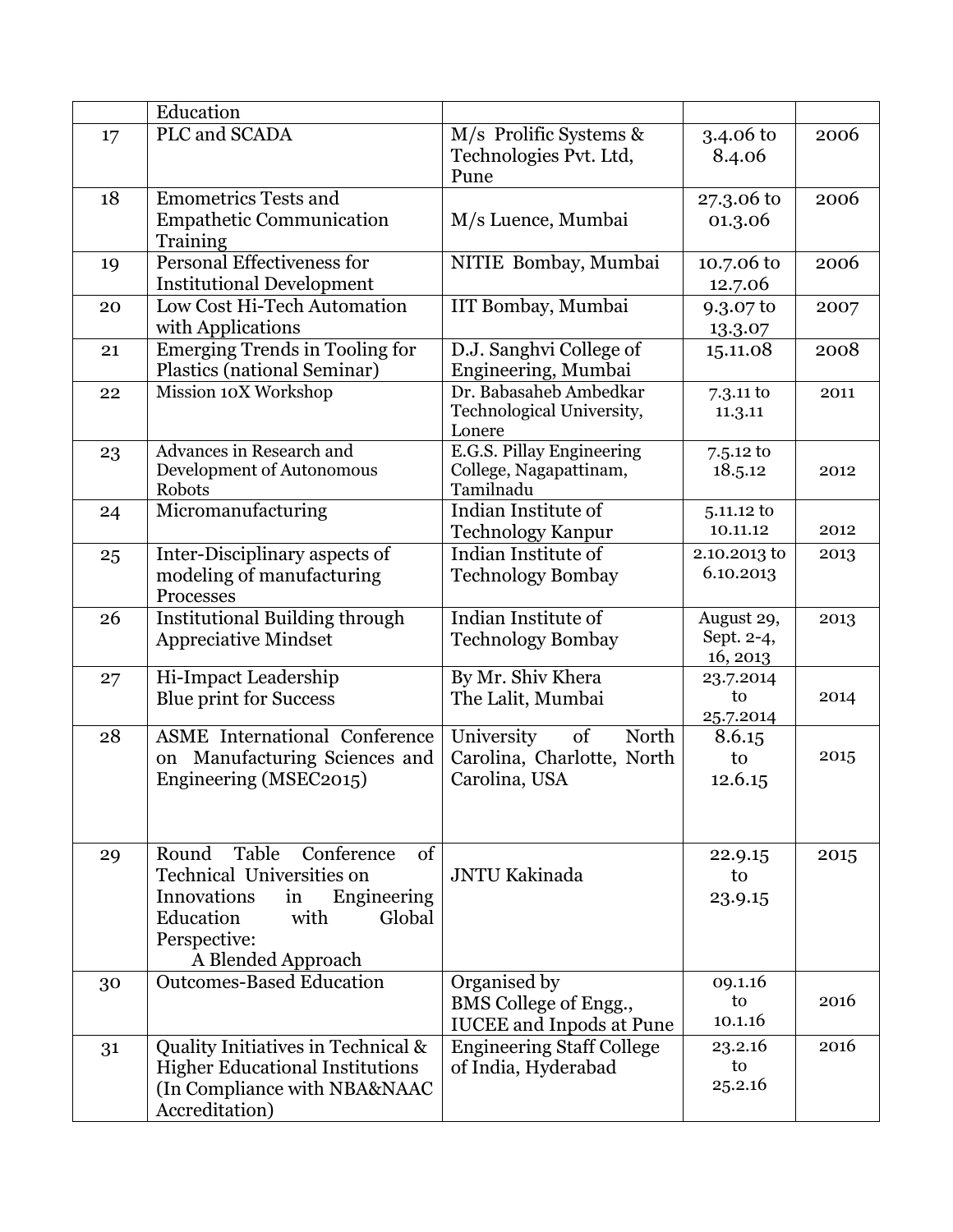| 32 | <b>WOSA 2016 Conference</b>                   | NBA, New Delhi                  | 18.3.16        | 2016 |
|----|-----------------------------------------------|---------------------------------|----------------|------|
|    |                                               | <b>Theme: Quality Assurance</b> | to             |      |
|    |                                               | through Outcome Based           | 20.3.16        |      |
|    |                                               | Accreditation                   |                |      |
| 33 | <b>Outcome Based Education</b>                | <b>One Week Faculty</b>         | $23.6.16 - t0$ | 2016 |
|    |                                               | <b>Development Program</b>      | 27.6.2016      |      |
|    |                                               | under TEQIP-II organised        |                |      |
|    |                                               | by Dr. BATU-Lonere              |                |      |
| 34 | <b>Automation Technologies</b>                | <b>Bosch Rexroth Centre of</b>  | 17.10.2016     | 2016 |
|    |                                               | Competence in                   | to             |      |
|    |                                               | Automation Technology,          | 21.10.2016     |      |
|    |                                               | VTU, Mysore                     |                |      |
| 35 | 1 <sup>st</sup> Int. Conference on Materials, | Dr Babasaheb Ambedkar           | 20.12.2016     | 2016 |
|    | Manufacturing and Design                      | Technological University,       | to             |      |
|    | Engineering 2016                              | Lonere                          | 21.12.2016     |      |

### **ix. Research Activities:**

Till date – 18 years of research experience. Worked on the following broad topics.

- Computer Aided Process Planning (CAPP) system for prismatic and rotational components.
- $\triangleright$  Feature Extraction for prismatic and rotational components.
- $\triangleright$  Integration of CAD/CAM and shop floor activities
- $\triangleright$  Machining of Inconel 718 (super alloys)
- Tool Condition Monitoring System for CNC machines
- $\triangleright$  Some studies on Nano-delivery pins
- $\triangleright$  Photochemical Machining
- $\triangleright$  Diamond Turning
- $\triangleright$  Machining of Advanced Materials
- $\triangleright$  Finite Element Analysis of Machining Processes
- Finite Element Analysis of Metal Forming Processes (Rolling Process)
- $\triangleright$  Development of an automatic gas cutting machine
- $\triangleright$  Machining of Microreactors
- $\triangleright$  Manufacturing of a stent

#### **x. Patents**

 "Spectrographic coloured Photo tool process for facilitating 3-D Photochemical Machining", Patent Application No. 1243/MUM/2014 A

## **Patents from collaborative projects with Institute of Chemical Technology, Mumbai, under** *TEQIP-II Innovation Networking (INN) Project* **(Applied)**

 $\triangleright$  "Microchannel reactors for highly exothermic and high pressure and high temperature systems", Patent Application No. 201621002737, CBR No. 1521.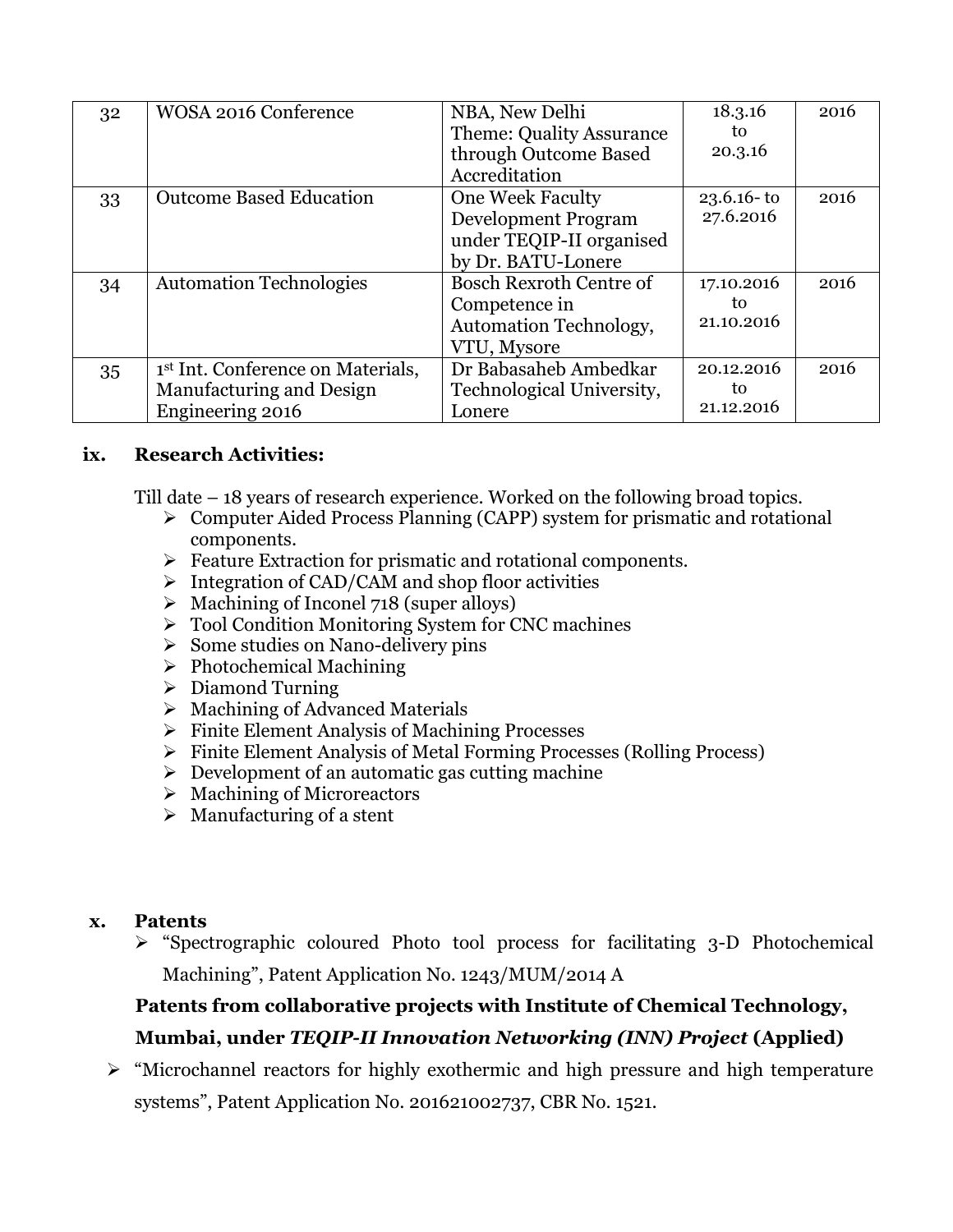- "Ultrasonic assisted sub-liter size continuous water purifier", Patent application No. 201621002746, CBR No. 1478.
- "Continuous and tunable microwave assisted microreactor system for chemical reactions", Patent Application No. 201621002741, CBR No. 1475.
- $\triangleright$  "Continuous and tunable microwave reactor system for chemical industry and extraction of natural products", Patent Application No. 201621002739, CBR No. 1473.

### **xi. Suprvision of Doctoral Research:**

Till date **–** guided **four** students on PhD work to completion.

 Presently, guiding **two** students in the areas of Photochemical Machining and Machining of Bio-Materials.

### **xii. Supervision to MTech. Students:**

Till date **–** guided thirty eight students on their MTech. project work to completion.

#### **xiii. Book Chapters:**

- Title: Precision Photochemical Machining (Springer Publisher)
- Title :Use of Photochemical Machining Technology for Producing Metal Artwork ([Techno-](https://link.springer.com/book/10.1007/978-3-319-53556-2)[Societal 2016](https://link.springer.com/book/10.1007/978-3-319-53556-2) pp. 17-26) (Springer Publisher)

### **xiv. Miscellaneous Administrative/Academic Activities Undertaken:**

- Worked as Registrar (additional Charge) of Dr. Babasaheb Ambedkar Technological University, Lonere for fifteen months.
- Worked as workshop superintendent in-charge for one and half years as an additional charge at Dr. Babasaheb Ambedkar Technological University, Lonere.
- Worked as member of purchase committee, Convocation Committee, Board of studies of Mechanical Engineering of Dr. Babasaheb Ambedkar Technological University, Lonere.
- Worked as University overall time table coordinator (2004-05 and 2005-06).
- $\triangleright$  Worked as time table coordinator for the department of Mechanical Engineering.
- $\triangleright$  Actively coordinated and fabricated furniture for the new classrooms of the University.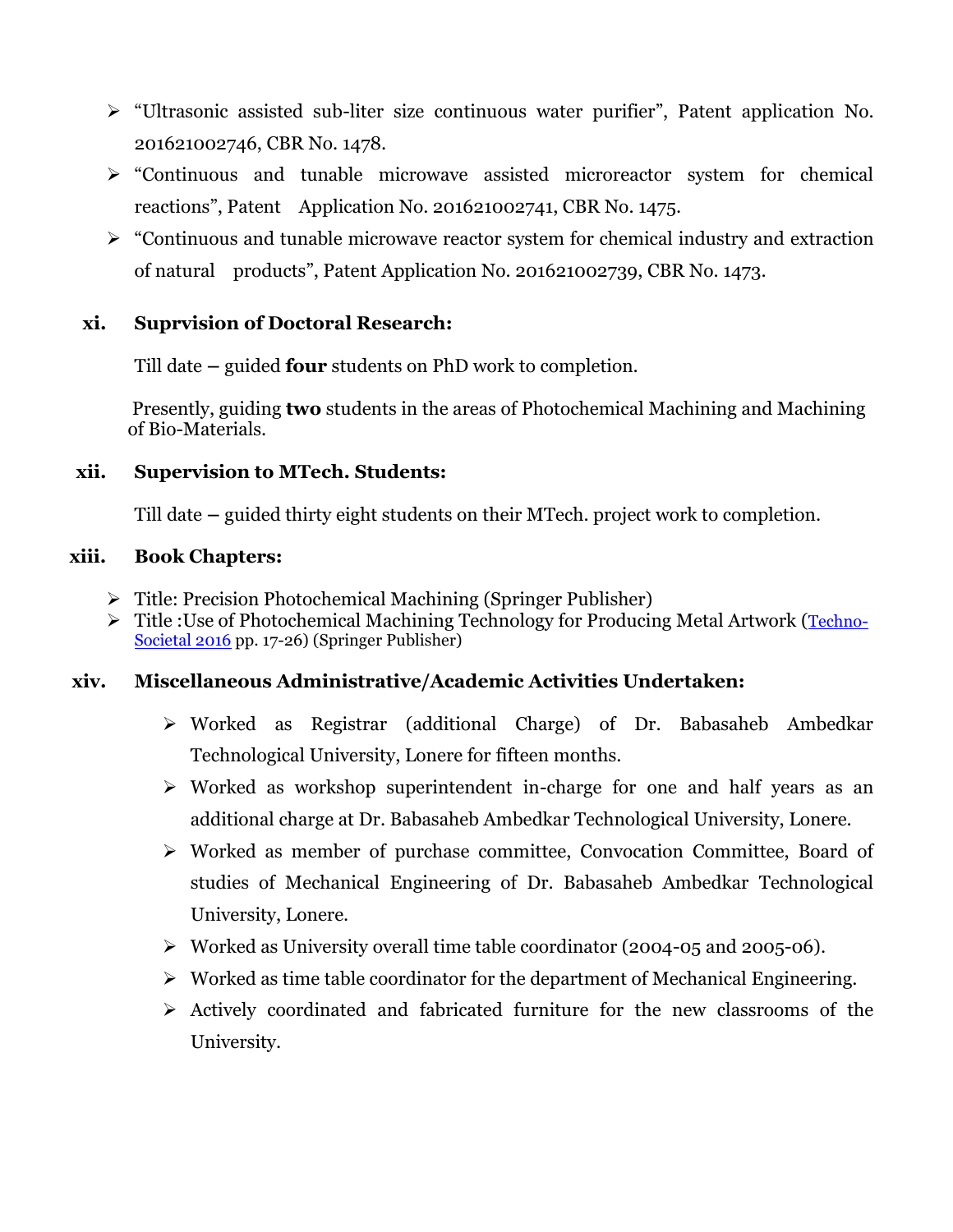- Working as coordinator for faculty and staff development Cell of TEQIP programme. Actively involved in organizing programes for faculty and staff members of the University.
- Worked as co-coordinator for conduction of a STTP on Advanced Materials and Near-Net-Shape Manufacturing during August 11-22, 2003 at Dr. Babasaheb Ambedkar Technological University, Lonere.
- Worked as coordinator for conduction of a SDP Nanotechnology: Opportunities and Challenges during December 19-31, 2005, at Dr. Babasaheb Ambedkar Technological University, Lonere.
- Involved in organizing conference on "Precision Engineering" at PSG College of Technology, Coimbatore during Ph.D. programme.
- Worked as an expert committee member of AICTE, New Delhi (February 2005) for inspection of engineering colleges.
- $\triangleright$  Worked as officer in-charge of the examination section.
- $\triangleright$  Worked as an examination coordinator for the department of Mechanical Engineering.
- Worked as in-charge faculty member of CAD/CAM Laboratory.
- $\triangleright$  Currently in-charge faculty member of Photo Chemical Machining Laboratory.
- $\triangleright$  Actively involved in development of Metrology and Quality Control Laboratory for the department.
- Secretary- cum Treasure of ISTE local chapter of Dr. Babasaheb Ambedkar Technological University, Lonere.
- Recognized Ph.D. guide of Dr. Babasaheb Ambedkar Technological University, Lonere.
- Examiner for Ph. D. theses of Bharathiyar University, Coimbatore.
- Examiner for Ph.D. thesis of Anna University, Chennai.
- Member of review committee of Proceedings of the second national conference on "Precision Engineering" held at PSG College of Technology, Coimbatore, January  $11-12$ <sup>th</sup>, 2002.
- Member of technical committee of conference on advances and recent trends in manufacturing held at Kalyani Government Engineering College, Kalyani, West Bengal, and Nevember 14-15, 2003.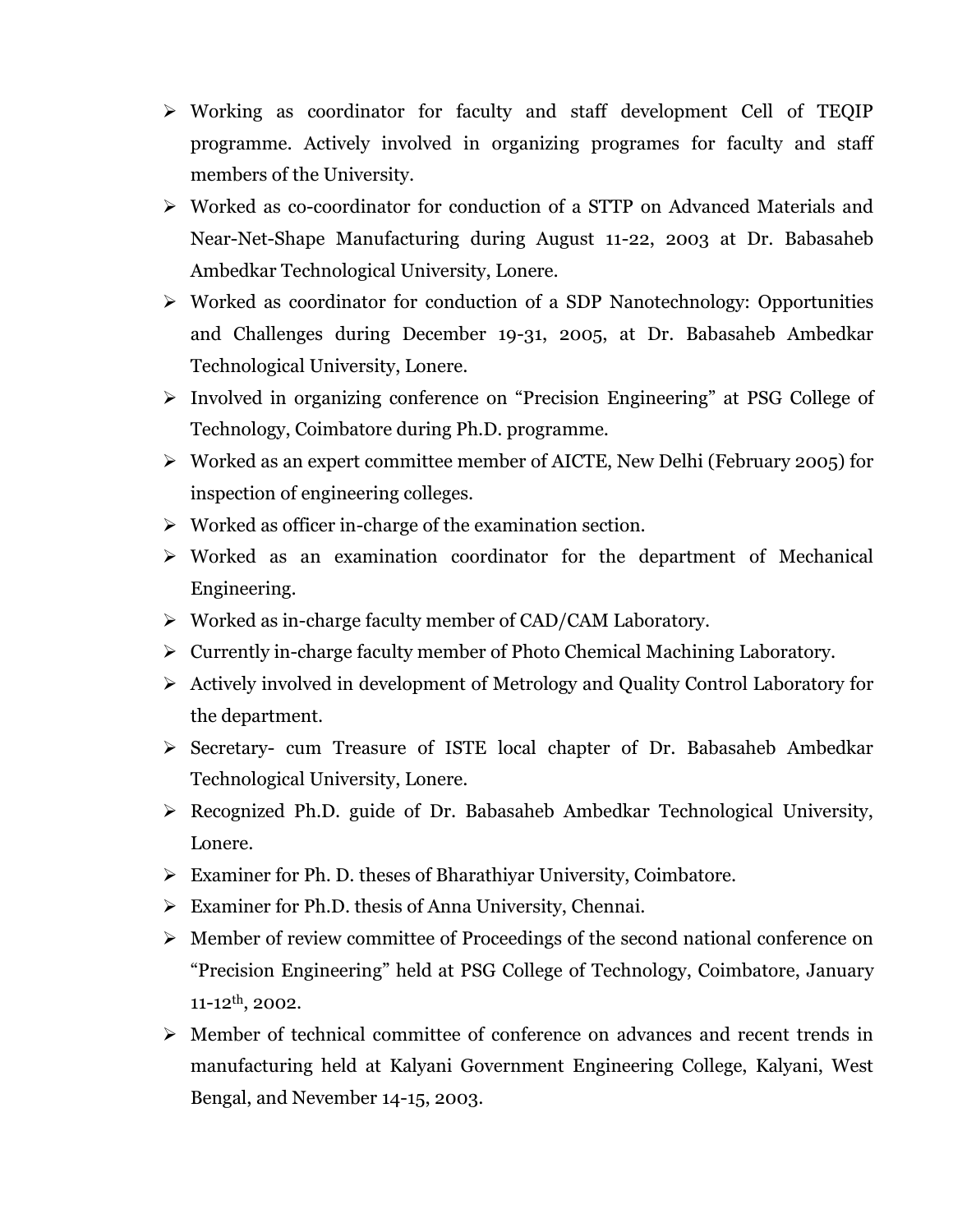- Worked as jury member of JAIN TECHNO-ARENA 2005, a state level technical paper presentation held on 28th February 2005 at Government College of Engineering, Jalgaon.
- PG/UG Paper setter and evaluator of Shivaji University, Kolhapur and Swami Ramanand Tirth University, Nanded.
- $\triangleright$  Worked as faculty advisor for M.Tech. Manufacturing Engineering programme of Dr. Babasaheb Ambedkar Technological University, Lonere.
- $\triangleright$  Member of planning and finance committee of Mechanical Engineering Department.
- Coordinator of Nano-technology activities of Mechanical Engineering Department.
- $\triangleright$  Actively involved in the development of syllabi of Mechanical Engineering Department.
- Treasurer of the staff club of Dr. Babasaheb Ambedkar Technological University, Lonere.
- Member/coordinator of the different committees of Social gathering function of the University.
- $\triangleright$  Member of the committee for maintaining academic standards of the students and also to propose new academic programs in Dr. Babasaheb Ambedkar Technological University, Lonere.
- Worked as coordinator/member of Ambedkar Jayanti Memorial lecture (2006).
- Worked as Marshal for M.Tech. and Ph.D. students (Convocation).
- $\triangleright$  Currently guiding five Ph.D. students
- $\triangleright$  Actively involved in the administration and development of my department in particular and University in general.
- Worked as member secretary of the Executive Council, Academic Council of the university by virtue of the Registrar"s post additional charge.
- $\triangleright$  Worked as chairman of the university purchase committee by virtue of additional charge of the Registrar's post.
- Worked as a resource person for three day workshop on "High Impact Teaching Skills" held during 27.2.12 to 29.2.12 at Dr. Babasaheb Ambedkar Technological University, Lonere.
- Worked as Rector/Assistant Rector of the Sahyagiri hostel.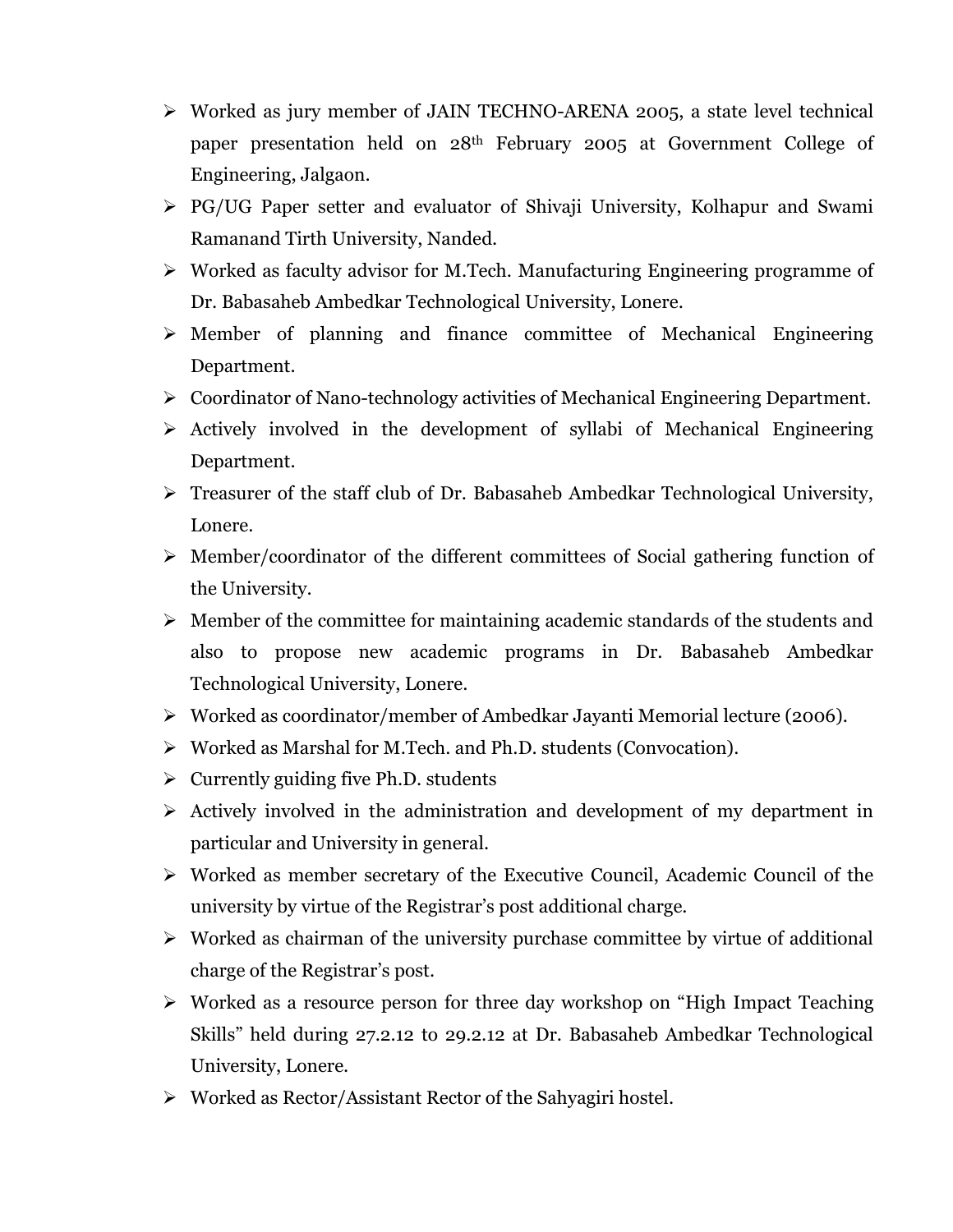- Worked as a resource person for L&T GET training Programme.
- $\triangleright$  Worked as a resource person for M/s JSW Ltd, Ratnagiri training Programme for Diploma students.
- Worked as Nodal Officer for Equity and Assurance Plan Implementation for TEQIP-II project.
- Completed six projects (product based) under "Innovation Networking Project" in collaboration with Institute of Technology, Mumbai.
- Presently, working as member of IQAC cell of Dr. Babasaheb Ambedkar Technological University, Lonere.
- Worked as an Associate Co-ordinator of TEQIP-II project.
- Worked as Member Secretary, Post-Graduation Executive Council (PGEC).
- Presently, working as Professor and Head of the Department since  $14/2/2017$ .

## **xv. Research Publications:**

- 1. Vishwanath Chavan, Shirish Kadam, and **Mudigonda Sadaiah(2018),**Performance of Alumina-based Ceramic Inserts in High Speed Machining of Nimonic 80A, Journal of Materials and Manufacturing Processes, <https://doi.org/10.1080/10426914.2018.1532084,> Taylor and Francis, Impact Factor : 2.669
- 2. Nitin D. Misal, Atul R. Saraf, and **Mudigonda Sadaiah** (2017), Experimental Investigation of Surface Topography in Photochemical Machining of Inconel718, Journal of Materials and Manufacturing Processes, [http://dx.doi.org/10.1080/10426914.2017.1317786,](http://dx.doi.org/10.1080/10426914.2017.1317786) Taylor and Francis, Impact Factor: 2.669
- 3. Deepakkumar H. Patil and **Mudigonda Sadaiah** (2017), Investigation on effect of grain orientation on surface roughness and depth of etch in chemical etching, Journal of Materials and Manufacturing Processes, [http://dx.doi.org/10.1080/10426914.2017.1291953,](http://dx.doi.org/10.1080/10426914.2017.1291953) Taylor and Francis, Impact Factor: 2.669
- 4. Nitin D. Misal and **Mudigonda Sadaiah** (2017), Investigation on Surface Roughness of Inconel 718 in Photochemical Machining" Advances in Materials Science and Engineering, Vol. 2017, Article ID 3247873, 9 pages, 2017, doi:10.1155/2017/3247873. Impact Factor: 1.01
- 5. Atul R. Saraf, and **Mudigonda Sadaiah** (2016), Photochemical Machining of a Novel Cardiovascular Stent, Journal of Materials and Manufacturing Processes, Taylor and Francis, Impact Factor: 2.669, http://dx.doi.org/10.1080/10426914.2016.1198025
- 6. Atul R. Saraf, and **Mudigonda Sadaiah** (2016), Magnetic field-assisted photochemical machining (MFAPCM) of SS316L, Journal of Materials and Manufacturing Processes, Taylor and Francis, Impact Factor: 2.669, http://dx.doi.org/10.1080/10426914.2016.1198014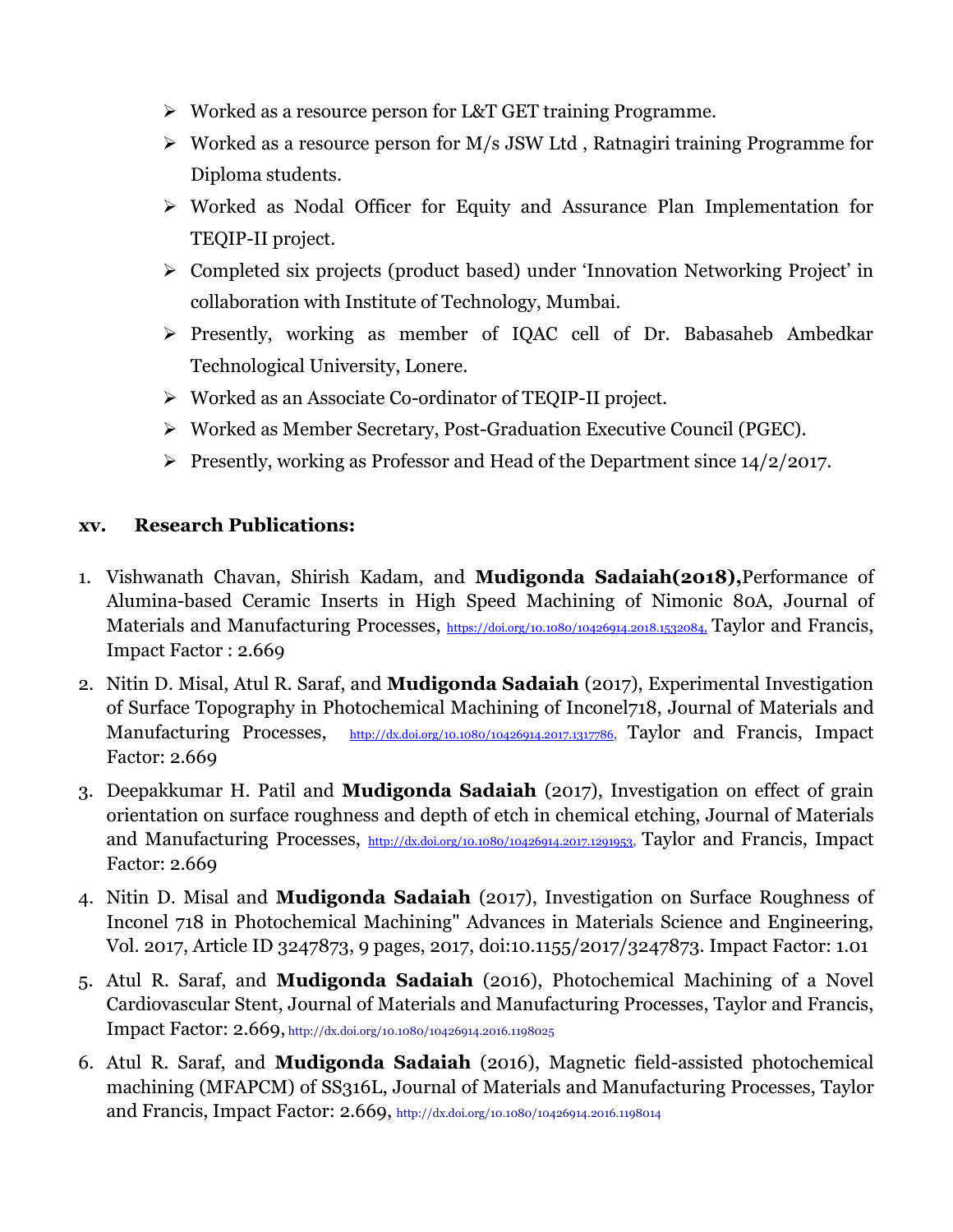- 7. Deepakkumar H. Patil and **Mudigonda Sadaiah** (2016), The Effect of the Rolling Direction, Temperature, and Etching Time on the Photochemical Machining of Monel 400 Microchannels, Advances in Materials Science and Engineering, Volume 2016, Article ID 6751305,9 pages. [http://dx.doi.org/10.1155/2016/6751305.](http://dx.doi.org/10.1155/2016/6751305) Impact Factor: 1.01
- 8. Suryakant B. Chandgude, Padmakar J. Pawar, and **Mudigonda Sadaiah,** Process parameter optimization based on principal components analysis during machining of hardened steel, International Journal of Industrial Engineering Computations 6 (2015) 379– 390.
- 9. Atul R. Saraf and **Mudigonda Sadaiah,** Application of artificial intelligence for the prediction of undercut in photochemical machining, International Journal of Mechatronics and Manufacturing Systems, Vol. 6, No. 2, 2013,pp.183-194.
- 10. Atul R. Saraf, Nitin D. Misal and **Mudigonda Sadaiah,** "Mathematical Modelling and Optimisation of Photochemical Machining", Advanced Materials Research Vol. 548 (2012) pp. 617-622.
- 11. D. M. Naigade, Patil Deepakkumar H., and **Mudigonda Sadaiah,** "Some investigations in hard turning of AISI 4340 alloy steel in different cutting environments by CBN insert". International Journal of Machining and Machinability of Materials, Vol.14, No.02,pp165- 195,2013
- 12. **Mudigonda Sadaiah,** Mohanram, P.V., Yadav, D.R., Radhakrishnan, P., 2002 "A Generative Computer Aided Process Planning System for Prismatic Components", International Journal of Advanced Manufacturing Technology, Vol. 20, pp.709-719. ; Impact Factor:2.6
- 13. Chandgude, S.B., N.R. Nikam and **Mudigonda Sadaiah,** Prediction of Resultant Cutting Force and Surface Roughness During End Milling of Hardened Steel, Industrial Engineering Journal, Vol. VI &Issue No. 5, May 2013.
- 14. Atul R. Saraf and **Mudigonda Sadaiah,** Photochemical Machining of SS316L, Manufacturing Technology Today, July 2012, pp.5-9 (Vol.11, Issue. 7) ISSN: 0972-7396.
- 15. Thakur, D.G., Brahmankar, P.K., and **Mudigonda Sadaiah, "**Drilling of Glass Fibre Reinforced Composite with modified HSS drill geometry" A National Journal: Manufacturing Technology Today, October 2005, pp. 20-24(number of citations:1).
- 16. **Mudigonda Sadaiah,** Amit Waje, Sandip Ranade, Amol Khedekar, Vaibhav Shingan and Thakur, D.G., "Turning of Inconel 718 with Multiplayer CVD Coated Carbide Tools," A National Journal: Manufacturing Technology Today, October 2005, pp. 13-19.
- 17. **Mudigonda Sadaiah,** Yadav, D.R., Srinivas, K.N., Radhakrishnan, P., and Kaul, I.K., Capturing Manufacturing, The Machinist, May-June 2003,pp. 31-33.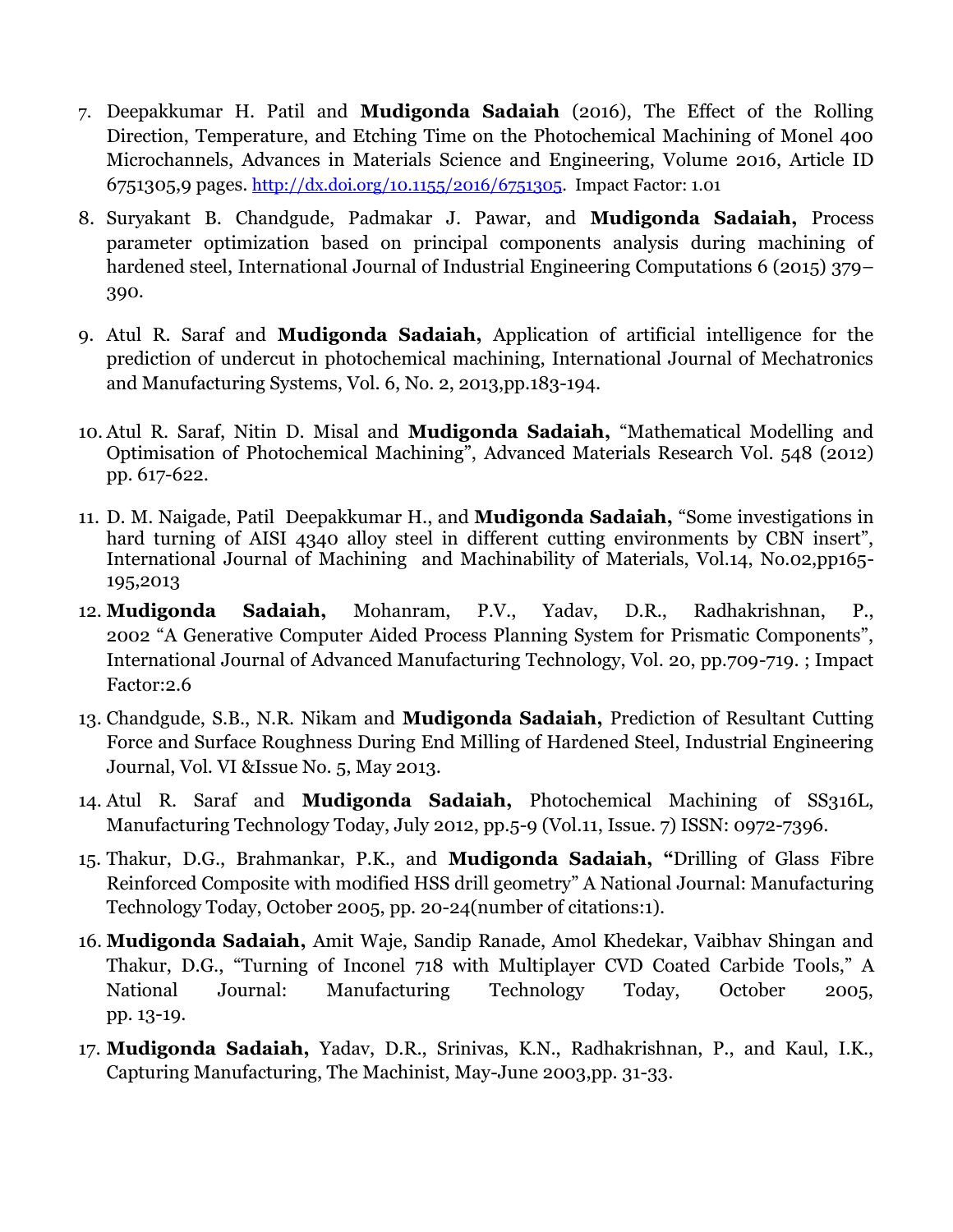- 18. Deepakkumar H Patil, Shrikant B Thorat, Rohit A Khake, and **Mudigonda Sadaiah,**  Comparative Study of FeCl3 and CuCl2 on Geometrical Features Using Photochemical Machining of Monel 400, 19th CIRP Conference on Electro Physical and Chemical Machining, 23-27 April 2018, Bilbao, Spain, Procedia CIRP 68 (2018) 144-149.
- 19. Shrikant Thorat, Rupesh Dugad and **Mudigonda Sadaiah,** Design, Analysis and Manufacturing of Bare metal Coronary Stent using PCM, Processigns of 10<sup>th</sup> International Conference on Precision, Meso, Micro and Nano Engineering (COPEN 10) December 07-09, 2017, IIT Madras, Chennai-600036, India, pp. 129-132.
- 20. Shrikant Thorat, Vinod Lonkar, Deepakkumar Patil and **Mudigonda Sadaiah,** Some Investigations on Photochemical Machining of Cobalt-ChromiumL605 Alloy, Proceedings of 6th International & 27th All India Manufacturing Technology, Design and Research Conference(AIMTDR-2016), College of Engineering, Pune, Maharashtra, INDIA, December 16-18, 2016, pp.1418-1421, ISBN: 978-93-86256-27-0
- 21. Vishwanath Chavan, Shirish Kadam, Rohit Khake and **Mudigonda Sadaiah**, Study of Chip Morphology, Tool Wear and Surface Roughness in Machining of Nimonic 80A with Aluminabased Ceramic Inserts, Proceedings of  $\tilde{6}$ <sup>th</sup> International & 27th All India Manufacturing Technology, Design and Research Conference(AIMTDR-2016), College of Engineering, Pune, Maharashtra, INDIA, December 16-18, 2016, pp.1219-1223, ISBN: 978-93-86256-27-0
- 22. Rohit Khake, Shirish Kadam, Vishwanath Chavan and **Mudigonda Sadaiah**, Experimental Investigations on Surface Roughness,Cutting Forces and Tool Wear in the Turning of Super Duplex Stainless Steel with PVD Coated Carbide Inserts, Proceedings of 6th International & 27th All India Manufacturing Technology, Design and Research Conference(AIMTDR-2016), College of Engineering, Pune, Maharashtra, INDIA, December 16-18, 2016, pp.982-985, ISBN: 978-93-86256-27-0
- 23.Deepakkumar H. Patil and **Mudigonda Sadaiah,** Some Investigations on Surface Texturing on Monel 400 using Photochemical Machining, Proceedings of ASME 2015 International Manufacturing Sciences and Engineering Conference(MSEC2015), June 8-12, 2015, Charlotte, North Carolina, USA.
- 24.Atul R. Saraf and **Mudigonda Sadaiah,** Predictive Modelling of Undercut in Photochemical Machining, 3rd International Conference on Recent Trends in Engineering& Technology (ICRTET 2014), K.B.Jain College of Engineering, Chandwad, March 28-30, 2014, pp.470-474, ISBN No. 978-93-5107-222-5.
- 25.Deepakkumar H. Patil and **Mudigonda Sadaiah**, Photochemical Machining of Monel 400, Intenrational conference on PRESISION, MESO, MICRO AND NANOENGINEERING (COPEN-8:2013) Dec. 13th -15th, 2013, NIT Calicut, Kerala, India, pp.447-450.
- 26.Misal, N.D., and **Mudigonda Sadaiah,** "Multi Objective Optimization of Photochemical Machining of Copper Using Grey Relational Analysis", PCMI 2010 Spring Conference, Las Vegas Nevada, USA, April 8-10, 2010.
- 27. Chandgude, S.B., and **Mudigonda Sadaiah, "**Study of Tool Life and Surface Roughness in Machining Hardened steel AISI H13 with TiN Coated Carbide Insert", Proceedings of the 3<sup>rd</sup>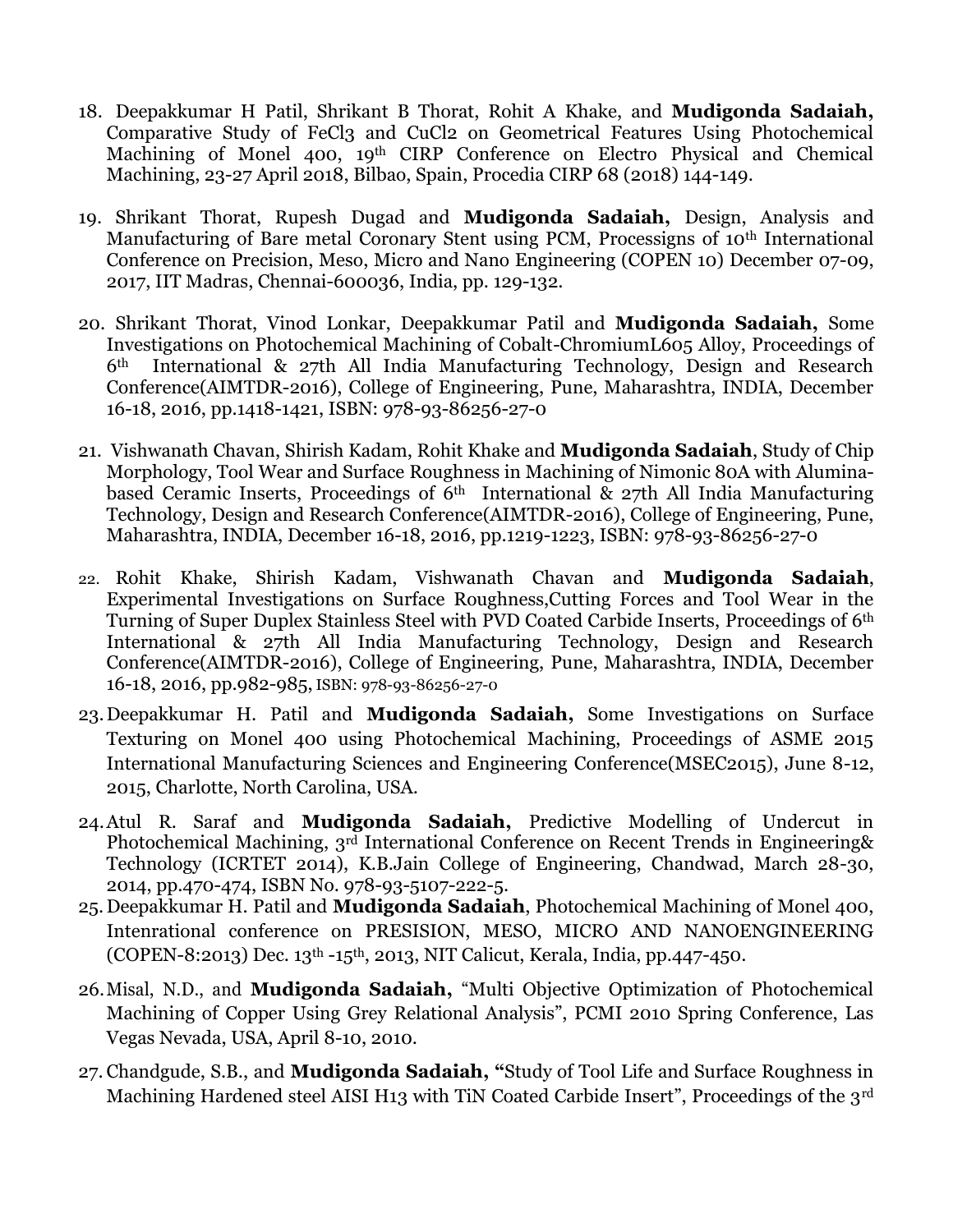International Conference on Advances in Mechanical Engineering, January 4-6, 2010, S.V. National Institute of Technology, Surat-395 007, Gujarat, India, pp.928-932.

- 28.Agrawal, D.P., and **Mudigonda Sadaiah,** "Experimental Study of Photochemical Machining Process on Stainless Steel-304", Sixth International Conference on Precision, MESO, MICRO and Nano-Engineering, COPN6, organized by PSG-AMRITA-UNCC, Coimbatore, India, 11-12 December, 2009, pp. F30-F36.
- 29.Chandgude, S.B and **Mudigonda Sadaiah, "**Prediction of Cutting Forces and Surface Roughness during End Milling of CI-25 Using Artificial Neural Network", Proceedings of the International Conference on "Advances in Mechanical Engineering, August 3-5, 2009, S.V. National Institute of Technology, Surat-395 007, Gujarat, India, pp.805-809.
- 30.Agrawal, D.P., and **Mudigonda Sadaiah,** "Optimisation of Process Parameters in Photochemeical Machining on Stainless Steel-304 by Ferric Chloride Etchant for MRR", 2nd International Conference on Advances in Material Processing Technology, National Engineering College, Kovilpatti-628 503, 25-27, February 2009, pp.540-546.
- 31. Chandgude, S.B., and **Mudigonda Sadaiah,"**Measurement and Analysis of Cutting Forces in End Milling: A Practical Approach", Proceedings of the International Conference on "Advances in Mechanical Engineering, December 15-17, 2008, S.V. National Institute of Technology, Surat-395 007, Gujarat, India, pp.899-903.
- 32.Chandgude, S.B., and **Mudigonda Sadaiah, "**Tool Condition Monitoring Approaches in End Milling", 2nd International Conference on Intelligent Systems and Control, ISCO 2008, 1-2 February, 2008, Karpagam College of Engineering, Coimbatore-641 032.
- 33.Bhamare, D.P., Brahmankar, P.K., and Pawade, R.S., **Sadaiah, M., "** Some Studies on Diamond Turning of OFHC", International Conference on Precision, MESO, MICRO and Nano-Engineering, 13-14 December 2007, COPEN 2007, College of Engineering, Trivandrum, pp.193-196.
- 34.Mahajan, K.A., **Mudigonda Sadaiah,** Brahmankar, P.K., and Pawade, R.S., **"**Effect of Tool Waviness on Components in Diamond Turning", International Conference on Precision, MESO, MICRO and Nano-Engineering, 13-14 December 2007, COPEN 2007, College of Engineering, Trivandrum, pp.189-192.
- 35.Nimbalkar, D.H., and **Mudigonda Sadaiah, "**Analysis of Drawbead for Non-Symmetrical Components to Avoid Cracking and Wrinkingling using Finite Element Method", International Conference on Computer Aided Engineering, IIT Madras, Chennai, December 13-15, 2007.
- 36.Birajdar, D.V., Eklare, S.K., Thakur, D.G., and **Mudigonda Sadaiah,** "Modelling of Photochemical Machining", First International and 22<sup>nd</sup> All India Manufacturing Technology, Design and Research Conference (22nd AIMTDR), Indian Institute of Technology Roorkee, Roorkee-247 667, 21st –23rd December, 2006.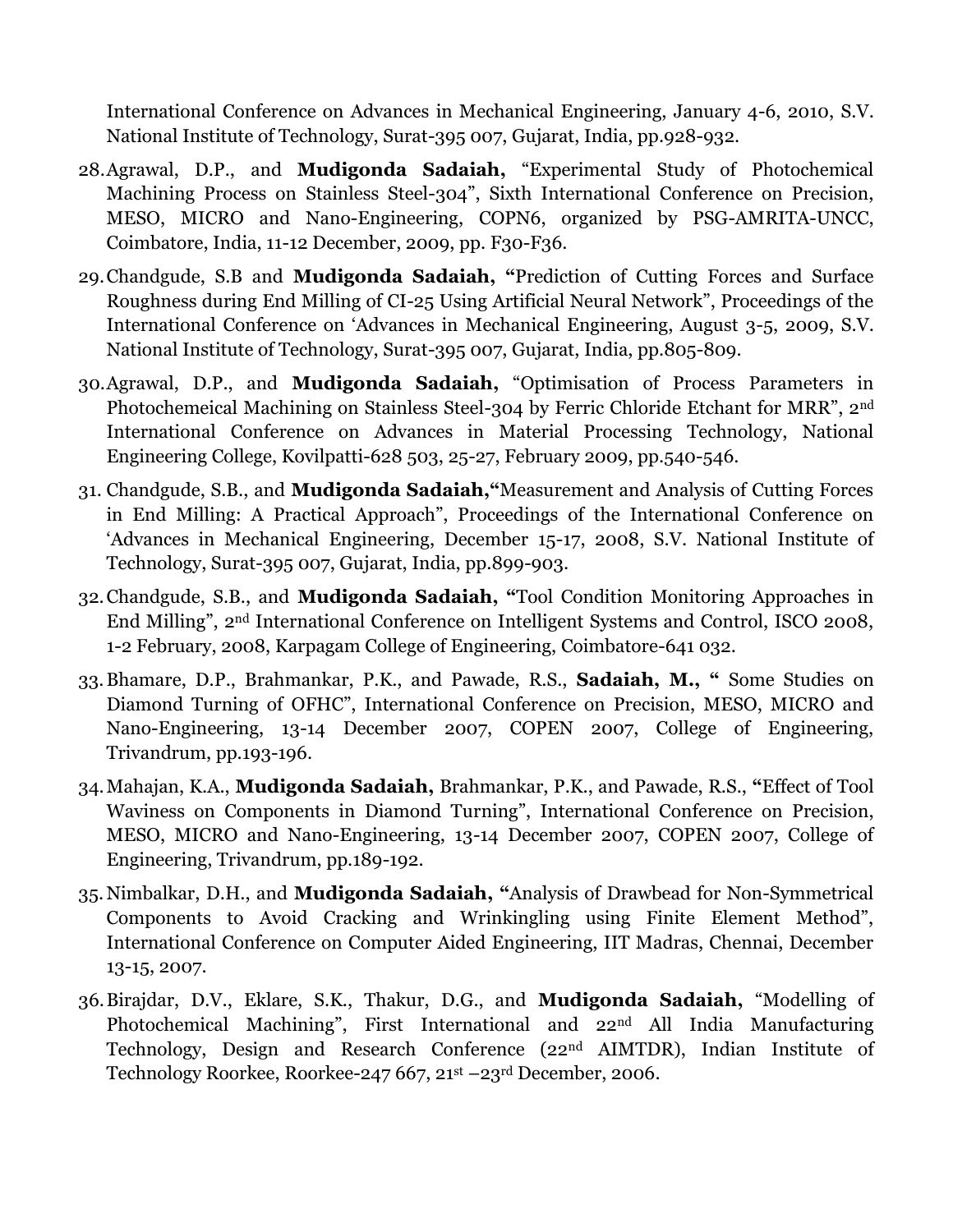- 37. **Mudigonda Sadaiah,** Thakur, D. G., Shingan, V.T., Madhekar, Y.S., Purva, D.S., **"**Some studies on tool wear and tool life of PVD coated tools while machining (Turning) of Inconel 718", 1st International Conference on Manufacturing and Management, 8th to 10th December 2004, Vellore Institute of Technology, Vellore-632 014, 2004, pp.132-137.
- 38.**Mudigonda Sadaiah,** Mohanram, P.V., Balachander, M., Gopinath, S. and Mohanasundaran, K.M., 17-19 April 2000, "Machine Monitoring System for Shop floor Control" Third Stimulating Manufacturing Excellence in Small and Medium Enterprises (SMESME), Proceedings of the International Conference, Coventry University, U. K., pp. 388-395.
- 39.**Mudigonda Sadaiah,** Mohanram, P.V., December 26-28, 2001, "A Dynamic Computer Aided Process Planning System (DCAPP)", 4th International Conference on "Mechanical Engineering" Dhaka, Bangladesh, VI pp.67-72.
- 40.**Mudigonda Sadaiah,** Mohanram, P.V., July 10-12, 2001, "Dynamic Computer Aided Process Planning Using MMS, TMS, and Dynamic Scheduling", Proceedings of 17th International Conference on CAD/CAM, Robotics and Factories of the Future, University of Natal, Burban, South Africa, pp.786-794.
- 41. **Mudigonda Sadaiah,** and Mohanram, P.V., 2001, "Design and Development of a Generative CAPP system" Proceedings of the National Conference on "Recent Advances in Material Processing", Annamalai University, Annamalai Nagar, pp. 396-403.
- 42. **Mudigonda Sadaiah,** Ms. Swetha Singh, Mohanasundaram, K.M., Mohanram, P. V., July 10-12, 2001,**"**Dynamic scheduling system for a batch production industry", Proceedings of 17th International Conference on CAD/CAM, Robotics and Factories of the Future, University of Natal, Durban, South Africa, pp.678-685.
- **43.** N.B. Gurule, Nandwani, **and Mudigonda Sadaiah, "**Single Point Diamond Turning (SPDT): An Enabling Technology for Nano-Surface Finish", Proceedings of International Conference on Nano-Technology-Materials and Methods (to meet global challenge), CIT-NANOTECH 2006, Coimbatore Institute of Technology, Coimbatore, 23-25 June 2006.
- **44.** Kulkarni, A.P., Thakur, D.G., Randive, P., and **Mudigonda Sadaiah, "**CNC Oxy-Acetylene Profile Cutting System", Proceedings of the International Conference on Advances in Materials Processing and Characterisation, Building Future Materials through Innovation, College of Engineering, Guindy, Anna University, Chennai, India, Vol.II, 28-30th August 2006, pp.966-973.
- 45.**Mudigonda Sadaiah,** and N.D. Misal, **"**Mathematical Modelling of Photochemical Machining Process", The Proceedings of the International Conference on Advances in Manufacturing & Technology Management –2007 (ICAMTM 2007), Parshvanath College of Engineering, Thane (W), Mumbai, January 18-20, 2007, pp.276-283.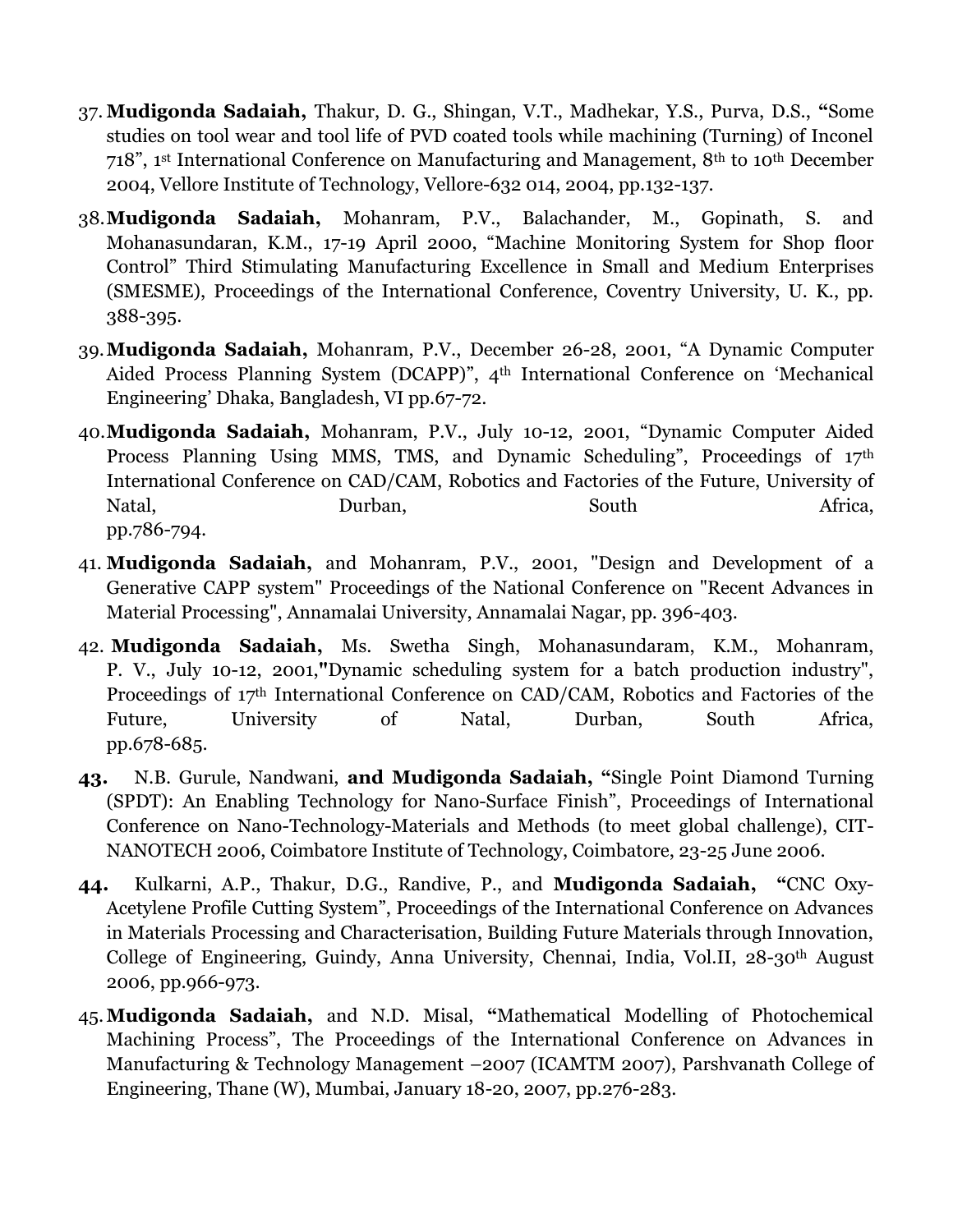- 46.Kulkarni, A.P., Thakur, D.G., P. Randive, and **Mudigonda Sadaiah,** "CNC Oxyfuel Gas Cutting Machine", Proceedings of Recent Trends in Mechatronics, Nanotechnology and Robotics RTMNR-2206, N.I.T.-Rourkela, April15-16, 2006, pp.89-98.
- 47.Kulkarni, A.P., Thakur, D.G., Gaikwad, S., and **Mudigonda Sadaiah,** "Microcontroller based, Gantry type Oxy-fuel Profile Cutting System", Proceedings of Emerging trends in Nanotechnology and Innovations in Design and Manufacturing, N.I.T.-Rourkela, February 18-19, 2006, pp.162-171.
- 48.**Mudigonda Sadaiah,** Thakur, D. G., Garad, B.B., Shinde, S.T., **"**Development of Computer Aided Process Planning System for Prismatic Components (Variant type)", the proceedings of a conference on Computer Aided Design and Manufacturing: A global perspective (CCDM2005), Tapar Institute of Technology, Patiala, Punjab, 2005.
- 49.**Mudigonda Sadaiah,** Dama, Y.B., Sandip Guha, and Samir Agrawal**,** "Development of a Radiao Frequency Quadru-Pole Vane Structure Using CAD-CAM and RPT Techniques", MetaVista 2005 the National Symposium on Metallurgy and Material Science, Govt. College of Engineering, Pune, 16-18 February 2005, pp.33.
- 50.**Mudigonda Sadaiah,** Thakur, D. G., Shingan, V.T., Madhekar, Y.S., Purva, D.S., **"**Some studies on machining (Turning) of Inconel 718 with PVD tools", AIMTDR conference, December 20-22, 2004, Vellore Insitute of Technology, Vellore-632014.
- 51. **Mudigonda Sadaiah,** Thakur, D. G., Ansari, Z.S., and Govalkar, N.A. **"**Computer aided process planning (CAPP) system for rotational components (Variant type)" Conference on advances and recent trends in manufacturing, November 14-15, CARTM-2003, held at Kalyani Government Engineering College, Kalyani", 2003, pp.287-293.
- 52.**Mudigonda Sadaiah,** Mohanram, P.V., Vijayalalitha, M., Parthasaradhi, K. and Satyanarayana, K.V., 10-12 January 2001, "Dynamic Computer Aided Process Planning", Proceedings of the 12th ISME Conference, Crescent Engineering College, Chennai, pp.458- 465.
- 53.**Mudigonda Sadaiah,** Mohanram, P.V., Eswara Kumar Reddy, S. and Ravinder Reddy K., 19-20 Jan 2001, "Process rules for Computer Aided Process Planning", Proceedings of IPROMM-2000, Priyadarshini College of Engineering, Nagpur, pp. 130-138.
- 54.**Mudigonda Sadaiah**, and Mohanram, P.V., 14-15 May 2001, "Intelligent Selection of Datum and Set-up Planning Using Neural Networks in Computer Aided Process Planning", National Conference on Computer Integrated Design and Manufacture, Amrita Institute of Technology, Coimbatore, pp. 91-97.
- 55. **Mudigonda Sadaiah,** and Mohanram, P.V., 14-15 May 2001, " A Formal Scheme to Represent Dynamic Process Planning System Using Petrinets and Real Time Shop Floor Data Acquisition System", National Conference on Computer Integrated Design and Manufacture, Amrita Institute of Technology, Coimbatore, pp.267-272.